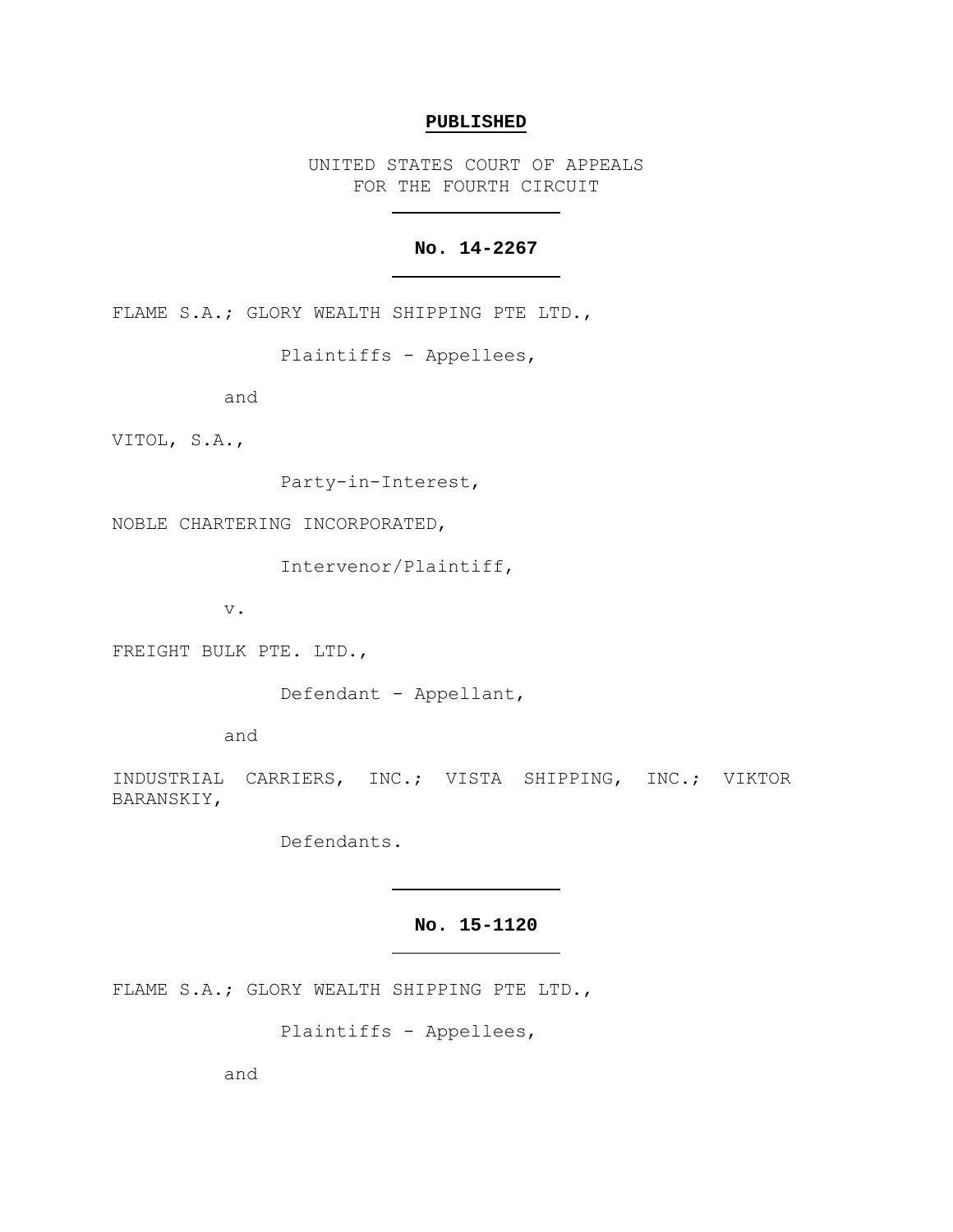VITOL, S.A.,

Party-in-Interest,

NOBLE CHARTERING INCORPORATED,

Intervenor/Plaintiff,

v.

FREIGHT BULK PTE. LTD.,

Defendant - Appellant,

and

INDUSTRIAL CARRIERS, INC.; VISTA SHIPPING, INC.; VIKTOR BARANSKIY,

Defendants.

Appeals from the United States District Court for the Eastern District of Virginia, at Norfolk. Robert G. Doumar, Senior District Judge. (2:13-cv-00658-RGD-LRL; 2:13-cv-00704-RGD-LRL)

Argued: September 17, 2015 Decided: November 24, 2015

Before WILKINSON, AGEE, and HARRIS, Circuit Judges.

Affirmed by published opinion. Judge Agee wrote the opinion, in which Judge Wilkinson and Judge Harris joined.

**ARGUED:** Anthony J. Franze, ARNOLD & PORTER LLP, Washington, D.C., for Appellant. William Robert Bennett, III, BLANK ROME LLP, New York, New York; James H. Power, HOLLAND & KNIGHT LLP, New York, New York, for Appellees. **ON BRIEF:** Andrew G. McBride, WILEY REIN LLP, Washington, D.C.; John N. Nassikas III, R. Stanton Jones, Daniel F. Jacobson, ARNOLD & PORTER LLP, Washington, D.C., for Appellant. Thomas H. Belknap, Jr., Alan M. Weigel, Lauren B. Wilgus, Nicholas R. Tambone, BLANK ROME LLP, New York, New York, for Appellee Flame S.A. Robert T.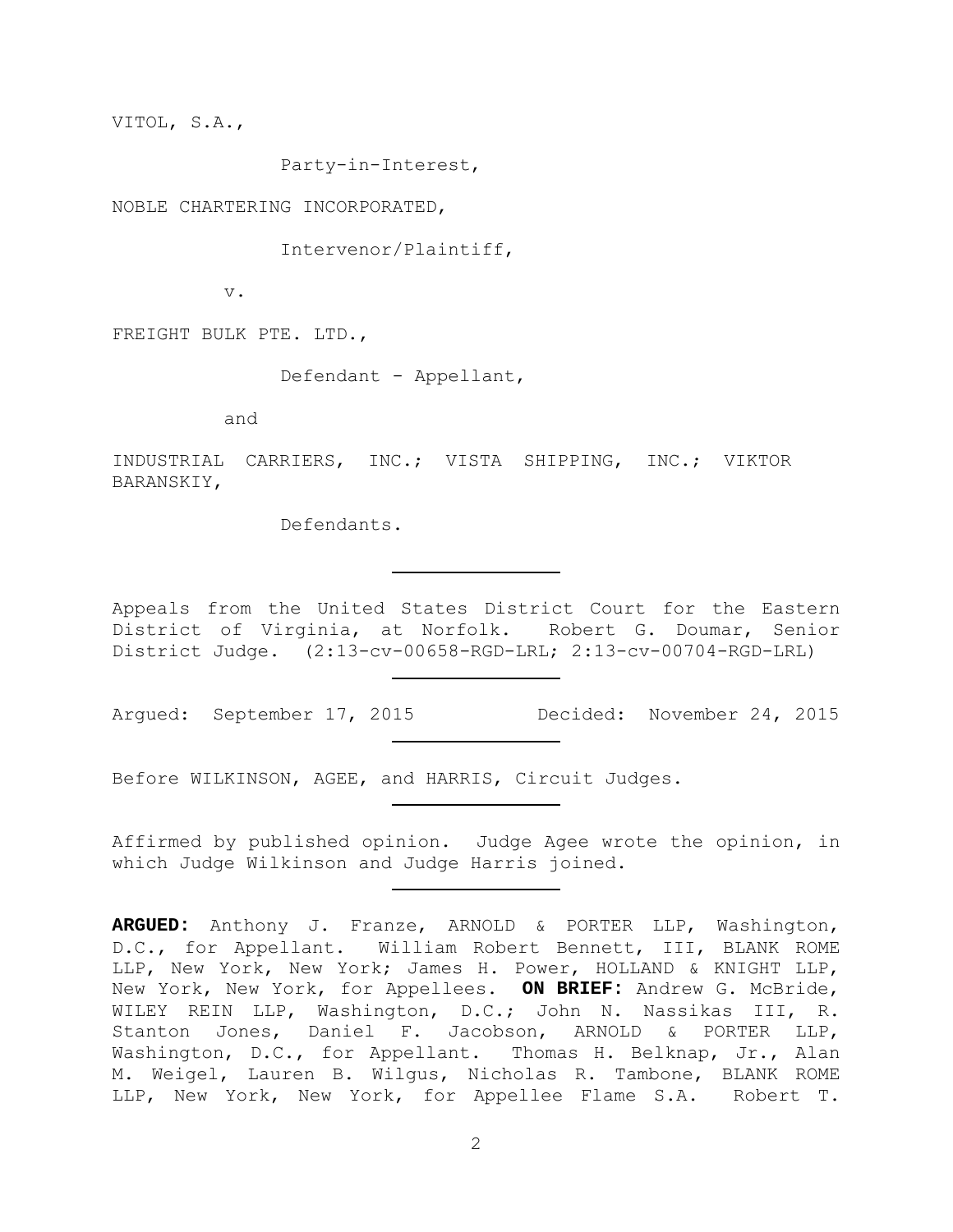Hicks, Samuel Spital, Michael J. Frevola, Marie E. Larsen, Stosh Silivos, HOLLAND & KNIGHT LLP, New York, New York, for Appellee Glory Wealth Shipping PTE LTD.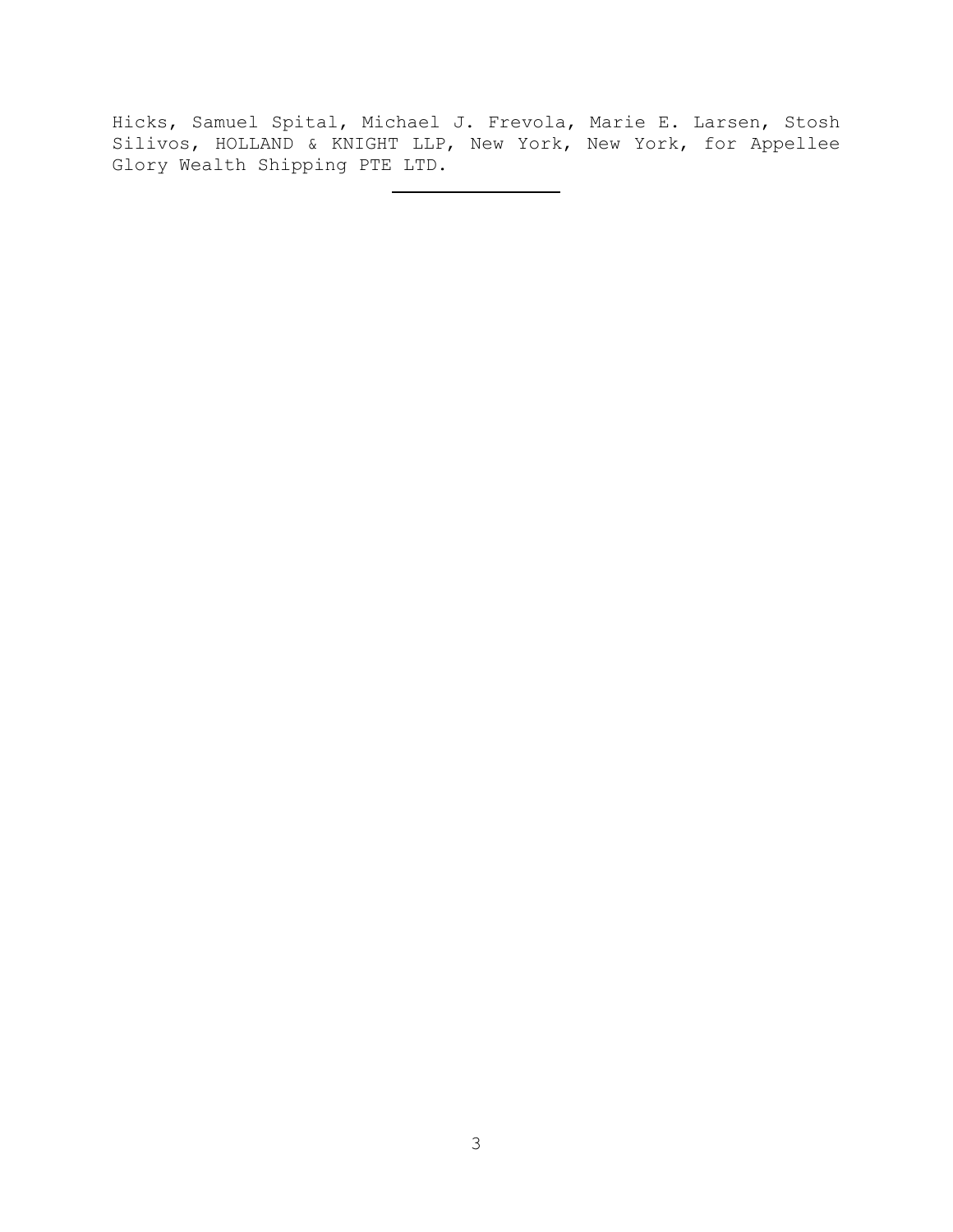AGEE, Circuit Judge:

Industrial Carriers, Inc., ("ICI"), a defunct maritime shipping company, breached numerous contracts in the final months of its operation. Among ICI's creditors were FLAME S.A. ("Flame"), who obtained a foreign judgment against ICI for breach of four Forward Freight Swap Agreements ("FFAs"), and Glory Wealth Shipping Pte. Ltd. ("Glory Wealth"), who obtained a foreign arbitration award against ICI based on the breach of a charter party.

 Both Flame and Glory Wealth sought a writ of maritime attachment under Supplemental Rule B of the Federal Rules of Civil Procedure to attach the vessel M/V CAPE VIEWER when it docked in Norfolk, Virginia. Freight Bulk Pte. Ltd. ("Freight Bulk") is the registered owner of the vessel, but Flame and Glory Wealth asserted that Freight Bulk was the alter ego of ICI, and that ICI had fraudulently conveyed its assets to Freight Bulk in order to evade its creditors. For that reason, they argued that the U.S. District Court for the Eastern District of Virginia could enforce their claims against ICI through Freight Bulk. Following a bench trial, the district court awarded judgment to Flame and Glory Wealth, ordered the sale of the M/V CAPE VIEWER, and confirmed the distribution of the sale proceeds to Flame and Glory Wealth.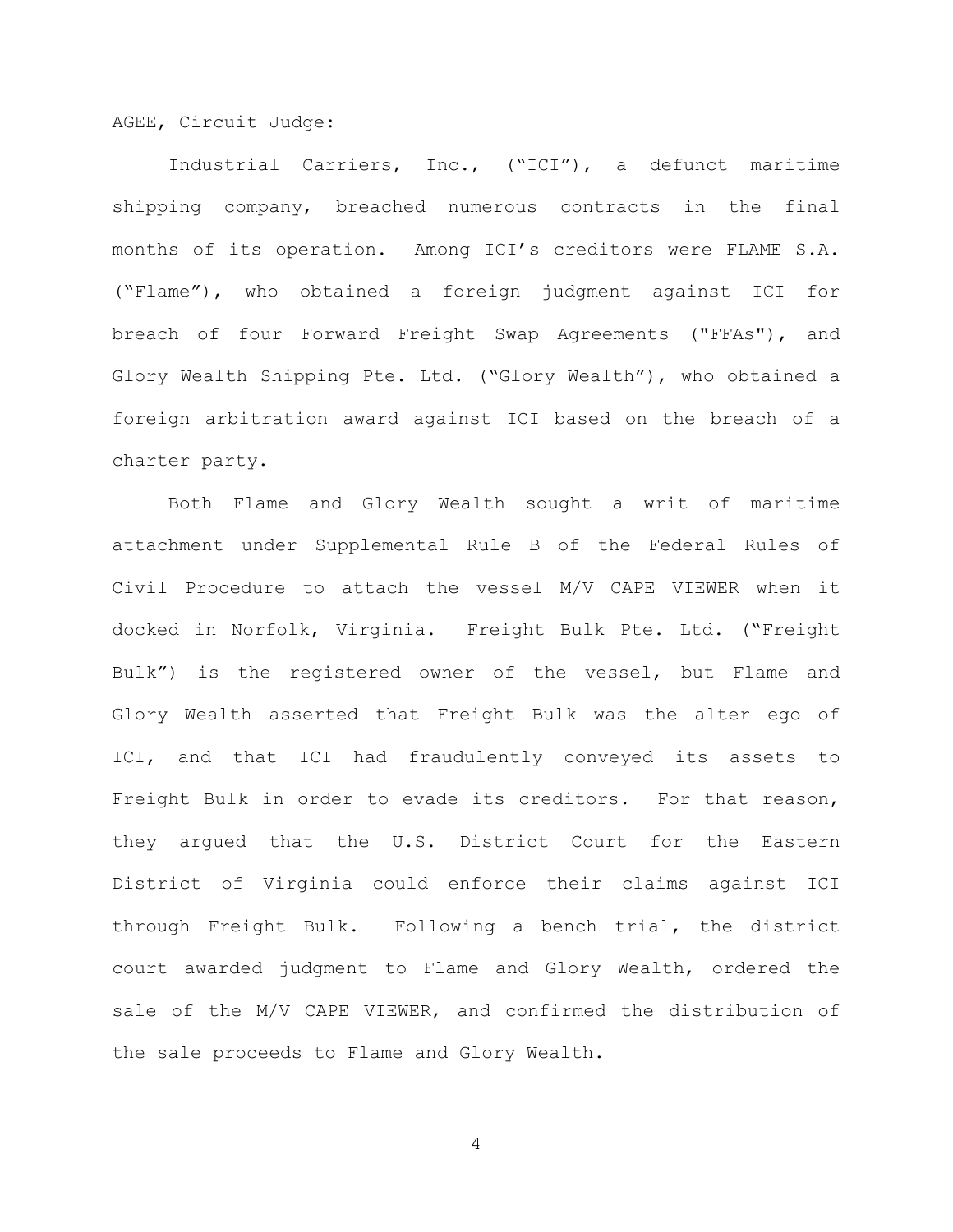Freight Bulk now appeals. Finding no merit to its claims, we affirm the judgment of the district court.

I.

## A.

In 2008, Flame entered into four FFAs with ICI. After ICI defaulted on those contracts, Flame sued ICI in the High Court of Justice, Queen's Bench Division, Commercial Court, in London, England, alleging the breach and seeking monetary damages. The English court awarded judgment to Flame in the amount of \$19,907,118.36 ("Flame's English judgment").

Flame had the English judgment recognized in the U.S. District Court for the Southern District of New York, and later registered the judgment in the U.S. District Court for the Eastern District of Virginia. It then sought and obtained the order of attachment against the M/V CAPE VIEWER.

Freight Bulk moved to vacate the order of attachment, contending the district court lacked subject matter jurisdiction because under either United States (federal) or English law, the FFAs were not maritime contracts. The district court denied Freight Bulk's motion and concluded it had admiralty jurisdiction, but certified the issue for interlocutory appeal. We granted Freight Bulk permission to file an interlocutory appeal.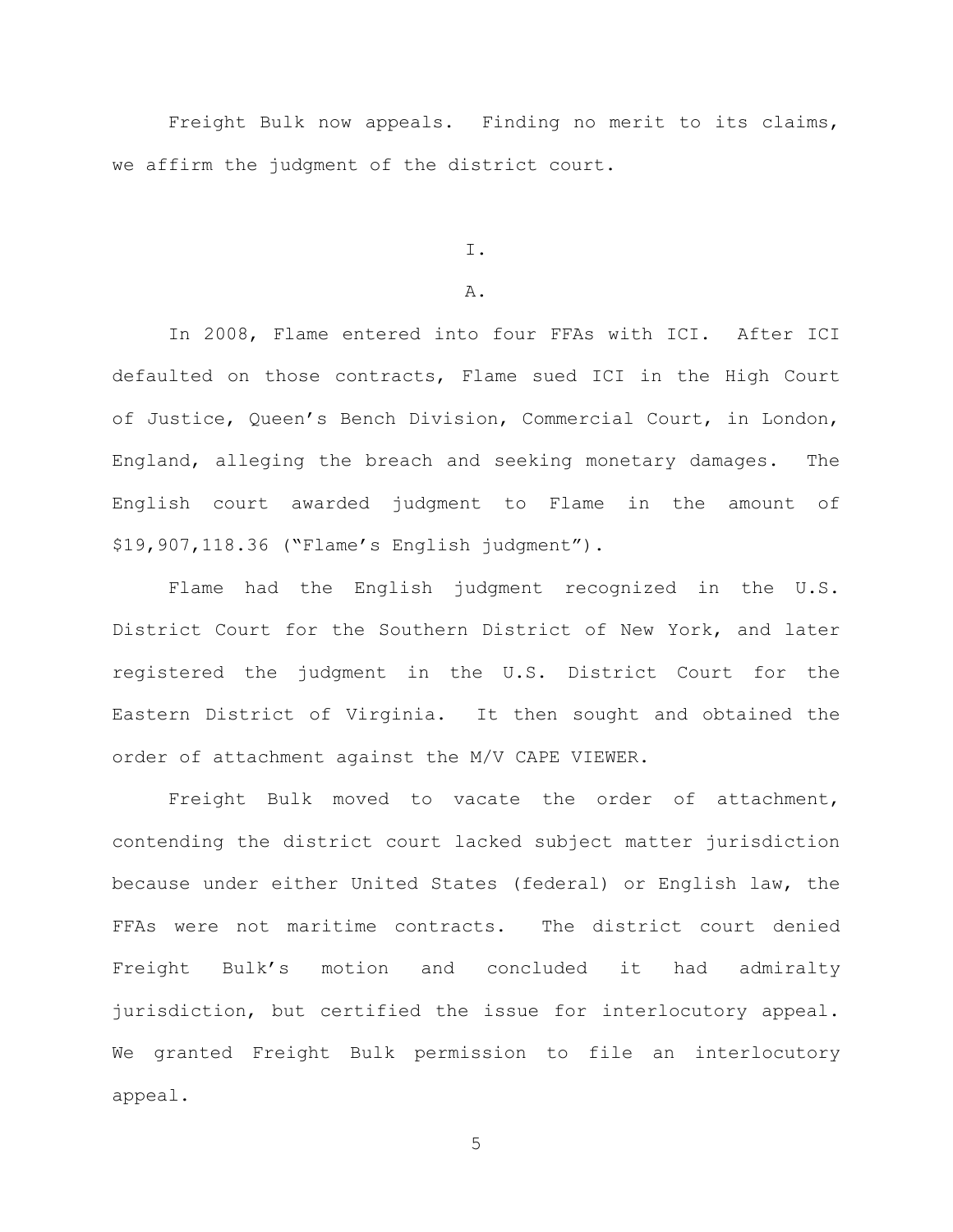We then held that federal law governed our jurisdictional inquiry, and that the FFAs were maritime contracts under federal admiralty law. Flame S.A. v. Freight Bulk Pte. Ltd., 762 F.3d 352 (4th Cir. 2014) (the "Interlocutory Appeal"). Because the FFAs were maritime contracts, we concluded that "the district court had subject matter jurisdiction to adjudicate the matter before it." Id. at 363. We remanded the case to the district court for further proceedings.

### B.

Separately, but also in 2008, Glory Wealth contracted for ICI to charter a vessel. After three installments, ICI stopped making payments under this agreement. Glory Wealth pursued arbitration against ICI in England and won an arbitration award (Glory Wealth's "English arbitration award"). Subsequently, Glory Wealth sought and obtained recognition of the arbitration award in the Southern District of New York. It did not register that judgment in the Eastern District of Virginia. Instead, Glory Wealth filed a complaint in the Eastern District of Virginia alleging that it was an ICI creditor who could maintain a maritime claim against ICI for breach of a charter party, as established by its English arbitration award.<sup>1</sup> It then sought

<span id="page-5-0"></span><sup>&</sup>lt;sup>1</sup> Glory Wealth represented to the district court that it was in the process of having its English arbitration award reduced to a judgment in England.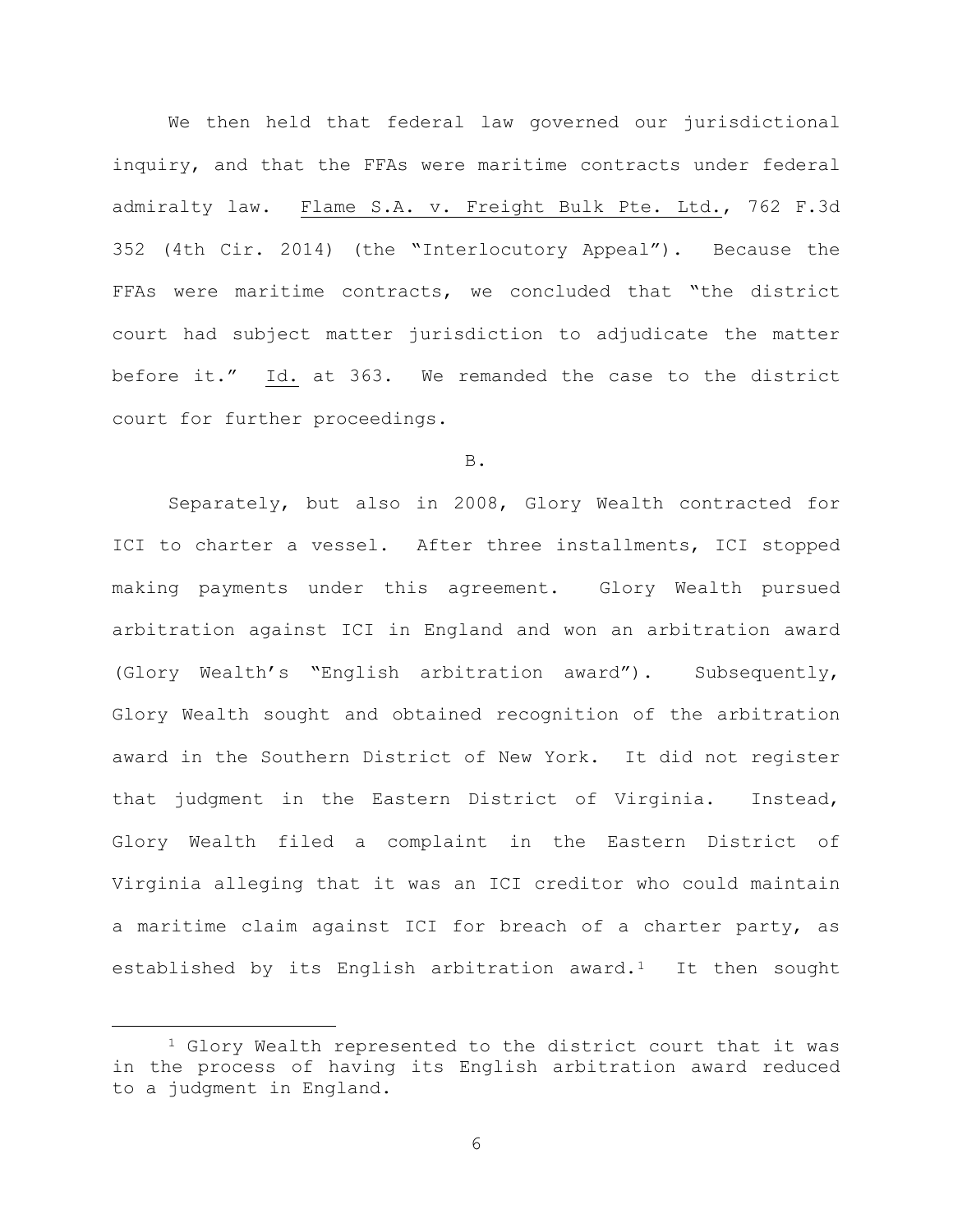and obtained an attachment order for the M/V CAPE VIEWER pursuant to Supplemental Rule B.

C.

While the Interlocutory Appeal in Flame's case was pending, the district court consolidated the Flame and Glory Wealth cases based on the common questions of law and fact. Both complaints named other defendants in addition to Freight Bulk and ICI. One such co-defendant was the beneficial owner of Freight Bulk, Viktor Baranskiy, who is the son of ICI's final Chairman of the Board of Directors. Baranskiy is also the sole, beneficial owner of co-defendant Vista Shipping Ltd. ("Vista"). In fact, Baranskiy is the sole owner of numerous maritime companies now, collectively known as the Palmira Group — of which Freight Bulk and Vista are just two.

The basic theory underlying both complaints was that Baranskiy aided ICI in evading its creditors by funneling money and other assets into multiple entities he controlled, including Vista and Freight Bulk. Vista was formed in late 2008, around the same time as ICI's failure. Freight Bulk, on the other hand, was not formed until several years later. Consequently, the complaints relied on the interconnectedness of ICI with Vista and Vista with Freight Bulk to establish the requisite link showing Freight Bulk's responsibility as an alter ego for ICI's debts. The complaints alleged that Vista and Freight Bulk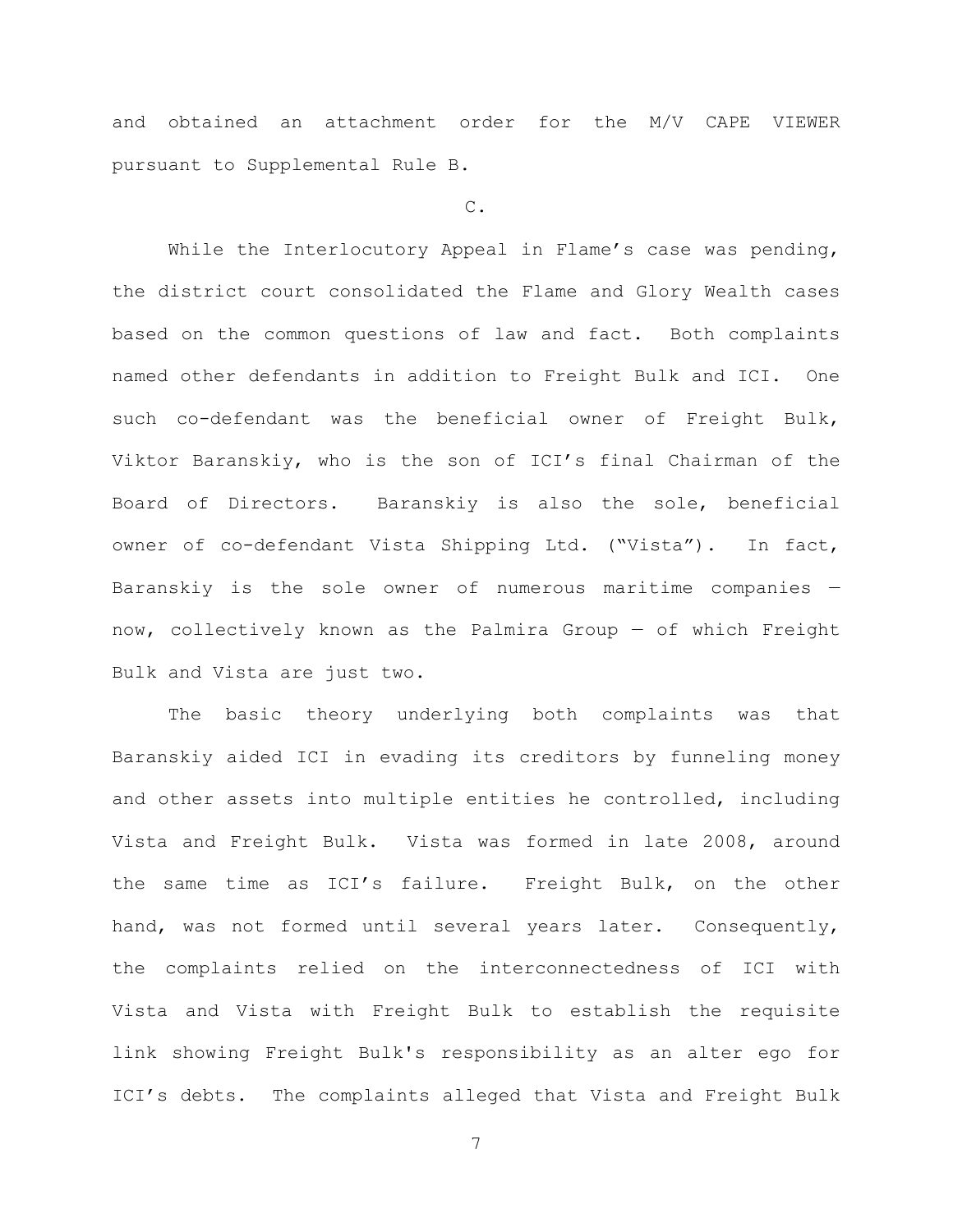were both formed with funds that originated from ICI and that ICI fraudulently transferred those funds and other assets in order to avoid its creditors.

The district court, with the assistance of a magistrate judge, oversaw "many, many" motions during discovery. Flame S.A. v. Indus. Carriers, Inc., 39 F. Supp. 3d 769, 771 (E.D. Va. 2014). Freight Bulk repeatedly sought to delay the proceedings by obfuscation, often challenging the meaning and scope of discovery orders with meritless claims. As a result of Freight Bulk's noncompliance, Flame and Glory Wealth obtained sanctions in the form of certain presumptions to be applied at trial.

The evidence adduced at trial and the district court's factual findings are discussed below in the context of Freight Bulk's sufficiency challenge. But as background to our review, we note that things did not bode well for Freight Bulk when, by the end of the first day of his testimony, Baranskiy had provided inconsistent and evasive explanations for many of the key relationships and transactions at issue in the case. Even so, the district court expressed its surprise when Baranskiy and Freight Bulk's lead trial attorney "abandoned the case on the second morning of his testimony by not appearing" and instead left the country. Id. at 776. Local counsel notified the court of Baranskiy and lead counsel's decision and did not present any further evidence.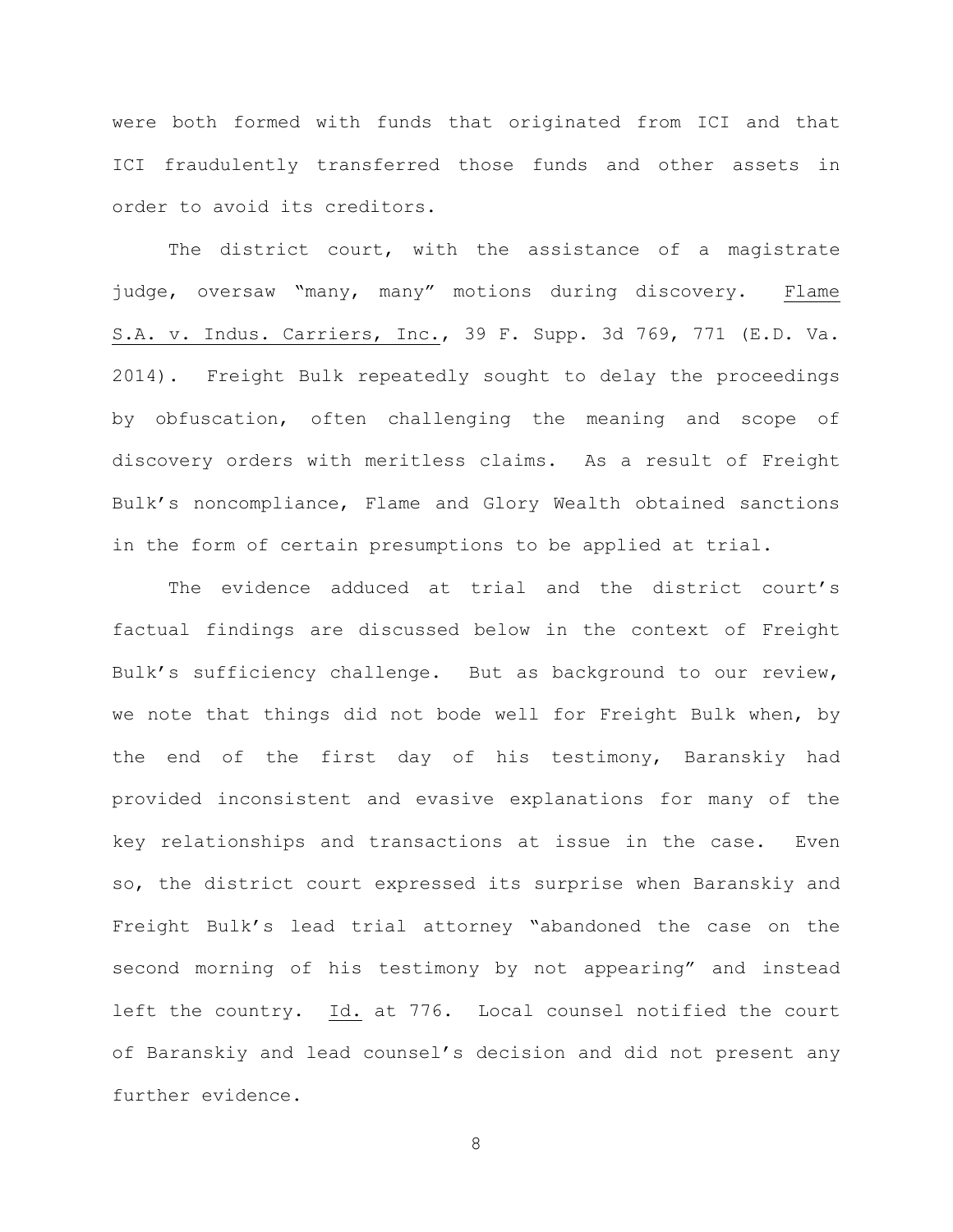Flame and Glory Wealth subsequently moved for judgment in their favor, which the district court granted. Id. at 790. In so doing, the court concluded that the evidence demonstrated that ICI, Vista, Freight Bulk, and Baranskiy were alter egos of one another. In addition, it found that ICI fraudulently transferred assets to Vista and related Palmira Group entities to avoid creditors, and that these latter entities had also fraudulently transferred funds to Freight Bulk. Accordingly, it held the defendants jointly and severally liable for ICI's debts, up to the value of the  $M/V$  CAPE VIEWER.<sup>2</sup> The court ordered the sale of the vessel, and later confirmed the sale and ordered distribution of the sale proceeds between Flame and Glory Wealth under a formula to which they had agreed.

Freight Bulk noted a timely appeal and we exercise jurisdiction pursuant to 28 U.S.C. § 1291.

<span id="page-8-0"></span> <sup>2</sup> The liability finding was limited in this manner because attachment proceedings under Supplemental Rule B confers only quasi in rem jurisdiction, which limits personal jurisdiction over the defendants in the case to the value of the attached vessel. See Supplemental Rule B(1)(a); Vitol, S.A. v. Primerose Shipping Co. Ltd., 708 F.3d 527, 540 (4th Cir. 2013). Flame and Glory Wealth had also sought to hold the defendants liable for the entire amount of their judgments against ICI, but the district court rejected that argument. Since they did not file a cross-appeal challenging that determination, it is not at issue in this appeal.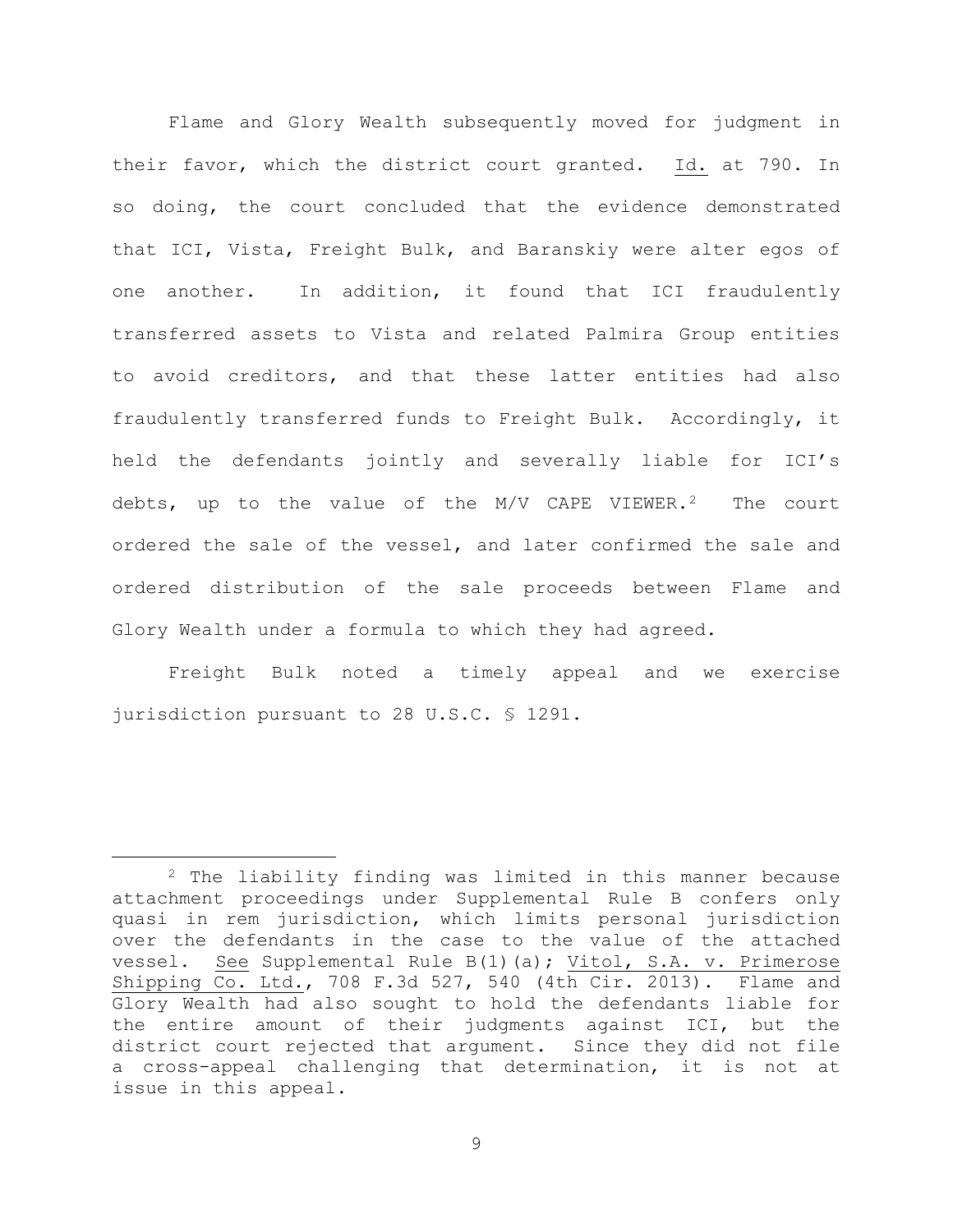On appeal, Freight Bulk raises six discrete issues and multiple sub-arguments. While we have reviewed its arguments in detail, we will only address its primary contentions of error. Those are: (1) that under Fourth Circuit precedent, United States substantive law does not apply to this dispute, which means the district court lacked subject matter jurisdiction; (2) that under Supreme Court precedent, actions to shift liability do not state an independent cause of action to establish subject matter jurisdiction, nor can a plaintiff rely on a prior lawsuit's basis for the court's jurisdiction in a subsequent suit to shift liability; (3) that the district court erred in distributing proceeds of the M/V CAPE VIEWER's sale to Glory Wealth because Glory Wealth failed to register its New York default judgment against ICI in the U.S. District Court for the Eastern District of Virginia; (4) that the district court abused its discretion by imposing certain discovery sanctions; (5) that the evidence was insufficient to support the judgment as to both alter ego liability and fraudulent conveyance; and (6) that the district court judge exhibited personal bias against the defendants' Ukrainian nationality, which tainted the entire proceeding and requires a new trial. We address each issue in turn.

II.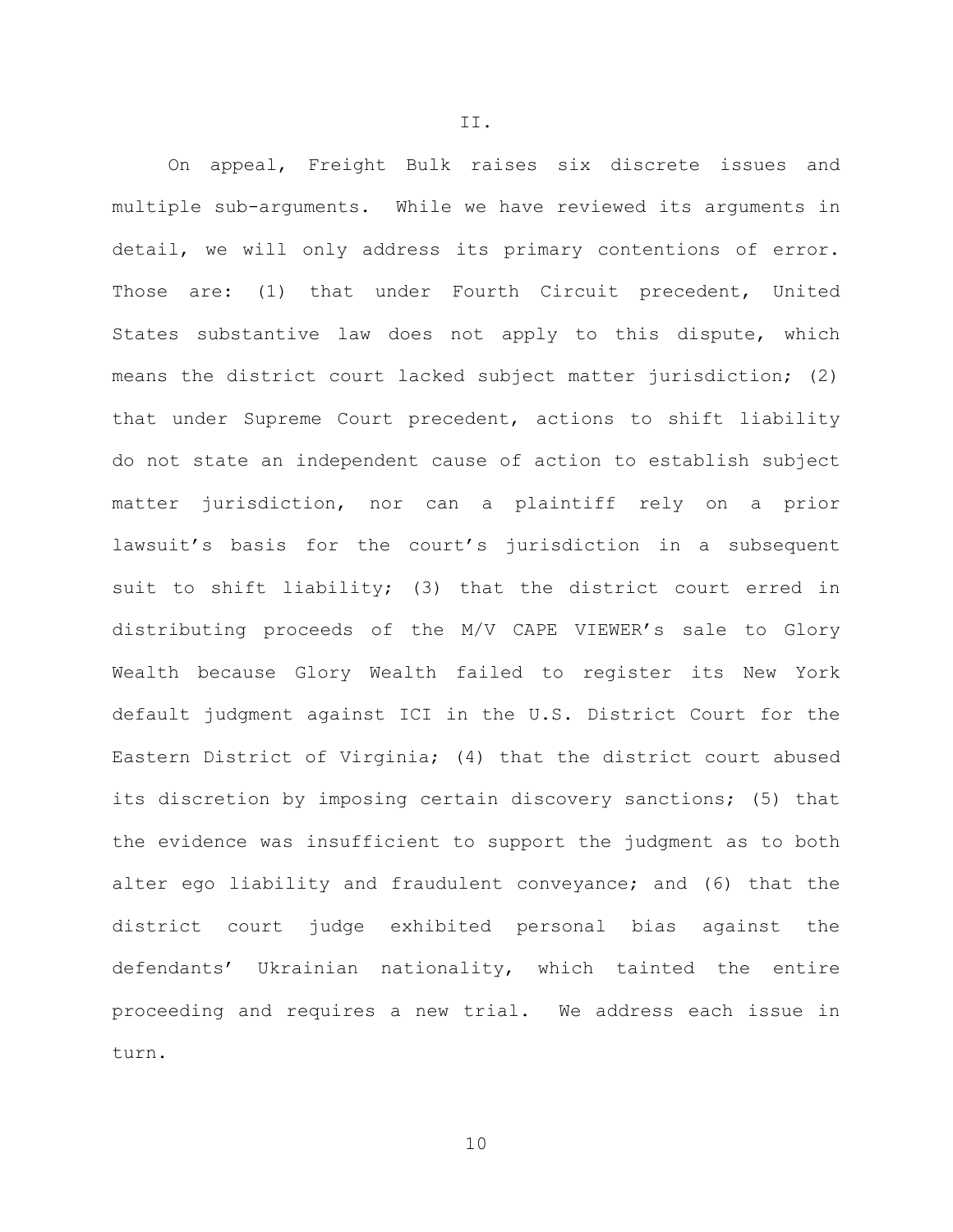### A. Subject Matter Jurisdiction

Freight Bulk raises two new challenges to the district court's subject matter jurisdiction. Although the Court previously determined in the Interlocutory Appeal that the district court possessed admiralty jurisdiction over Flame's claims, the substantive questions we analyzed there are different from the arguments Freight Bulk now presents. Flame and Glory Wealth urge us to hold that the mandate rule precludes our reconsideration of the district court's subject matter jurisdiction.

We have reservations about whether a party can bring serial, piecemeal challenges to the district court's subject matter jurisdiction, and it is certainly a practice we do not encourage. However, we will address the merits of Freight Bulk's new arguments for two reasons. First, neither the Supreme Court nor we have directly opined on how to reconcile the mandate rule with subsequent distinct challenges to the Court's subject matter jurisdiction, a challenge that could ordinarily be raised at any time and even sua sponte. Second, Glory Wealth was not a party to the Interlocutory Appeal.

We review de novo whether the district court had subject matter jurisdiction. See Vitol, 708 F.3d at 533.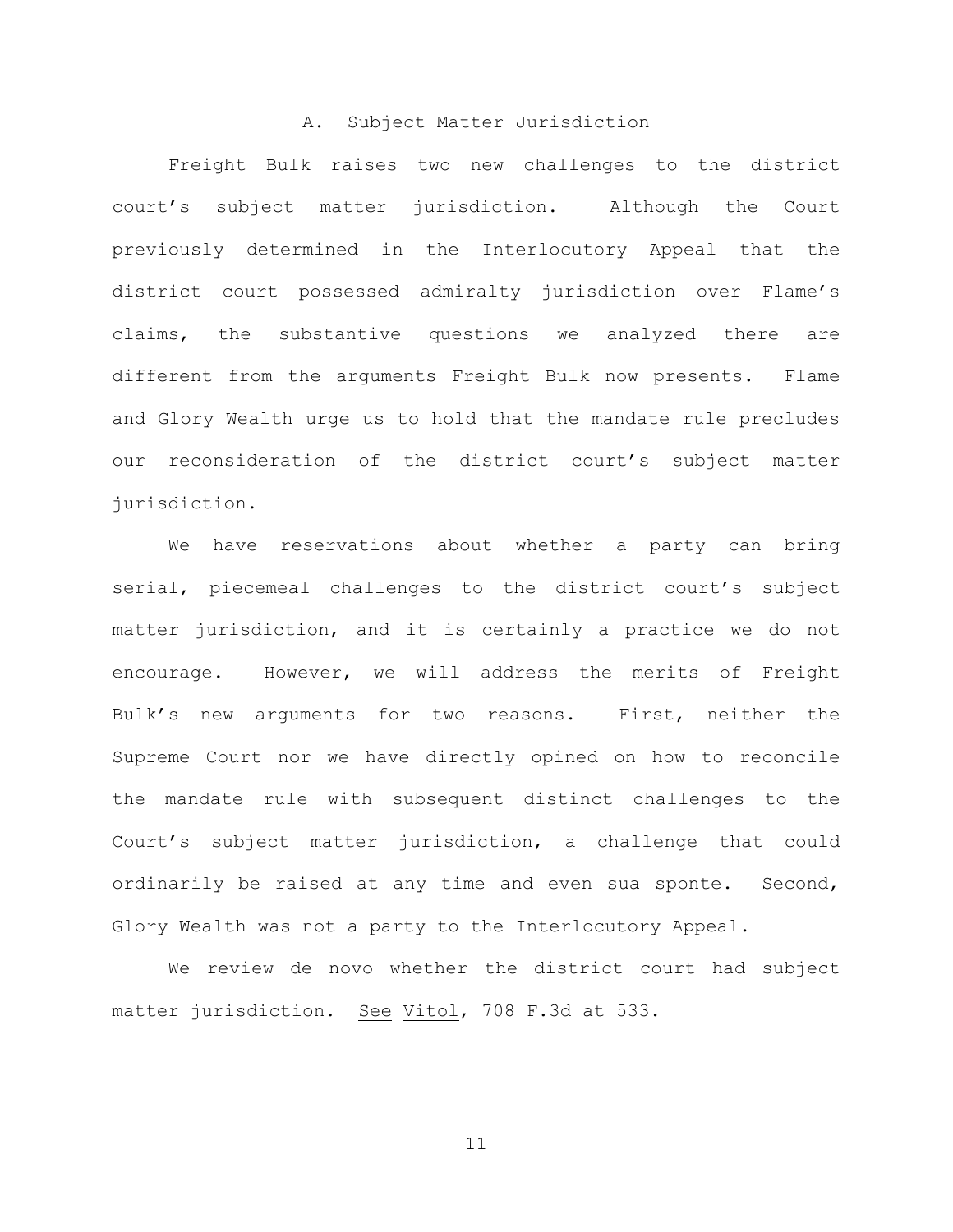Relying on Dracos v. Hellenic Lines, Ltd., 762 F.2d 348 (4th Cir. 1985) (en banc), Freight Bulk contends that the district court lacked jurisdiction because the factors governing choice of law set out in Lauritzen v. Larsen, 345 U.S. 571 (1953), point against applying federal law to the parties' dispute. Because neither the parties nor the alleged wrongful conduct had any connection to the United States, Freight Bulk asserts that Dracos requires us to conclude that the district court lacked subject matter jurisdiction.

1.

Many of Freight Bulk's arguments conflate questions of choice of law with questions of subject matter jurisdiction, but our overriding impression is that Freight Bulk simply misunderstands our holding in Dracos. There, the plaintiff brought a negligence claim under the Jones Act and an unseaworthiness claim under general "American Maritime law." 762 F.2d at 350. The plaintiff asserted both tort claims against her deceased husband's employer, the owner of the ship upon which he had died. The plaintiff, her husband, and the defendant were all Greek individuals or corporations. The only connection to the United States was that the plaintiff's husband died while the ship was docked in Norfolk, Virginia. Id. at 350-51.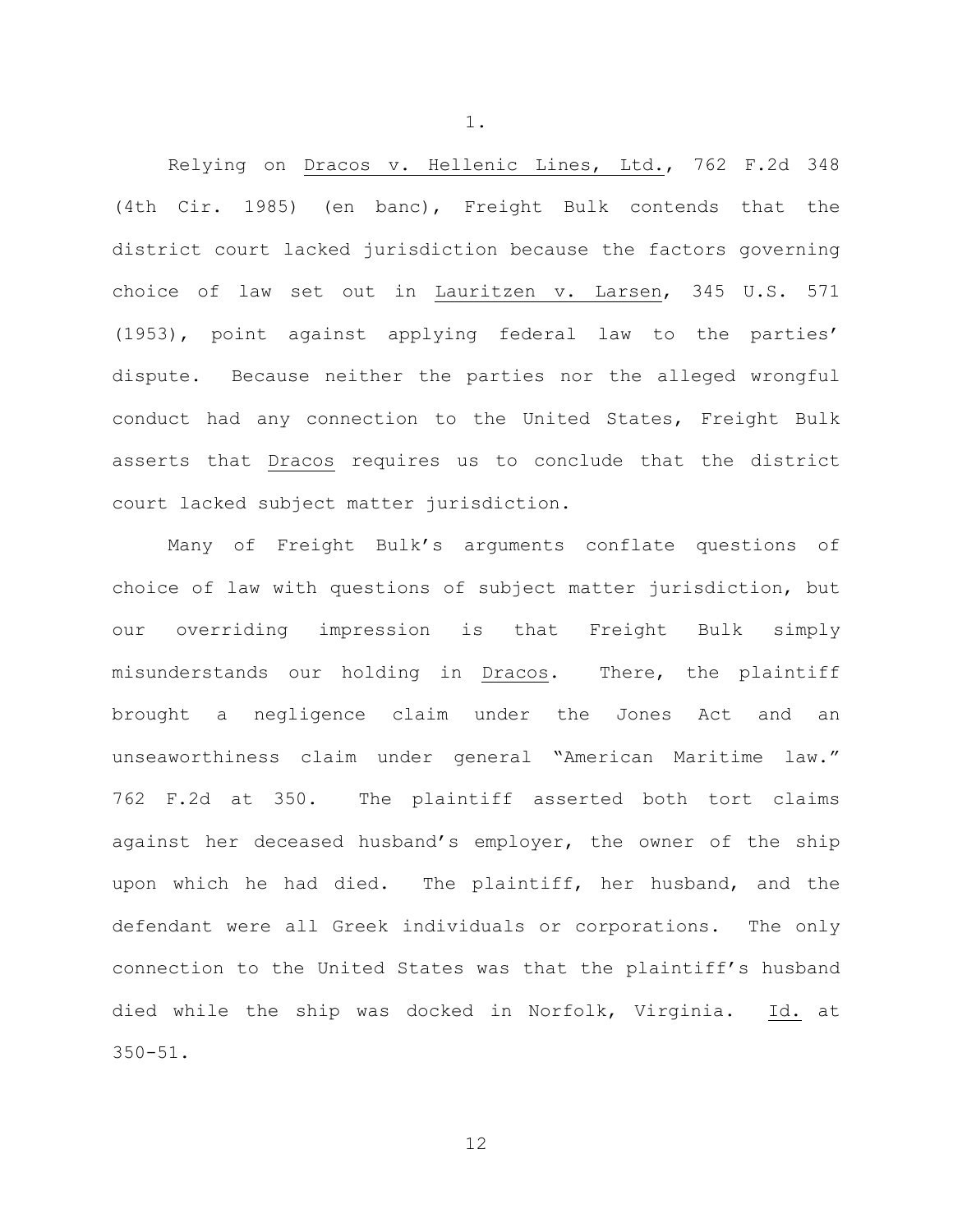Applying Lauritzen's choice-of-law analysis, the district court found that federal tort law should not apply to the case, and without a federal claim to decide, the court dismissed the case for lack of jurisdiction. Id. at 351. We held that the district court's findings that the defendant's operations and connections to the United States were insufficient to require application of United States law to the plaintiff's claims were not clearly erroneous. Id. at 352. As a consequence, we agreed that federal tort law did not govern the plaintiff's claims and that the district court lacked jurisdiction to consider the case. Id. at 353.

Dracos thus held that when federal law does not provide the basis for a plaintiff's claims against the defendant, the district court is without subject matter jurisdiction. The court relied on the Lauritzen choice-of-law analysis to determine what law would govern the maritime tort action at issue, which in turn determined whether a federal tort claim existed.[3](#page-12-0) Here, in contrast, Flame and Glory Wealth do not need to look to Lauritzen's choice-of-law analysis to pursue a claim under federal law. Instead, their claims rest on the long-

<span id="page-12-0"></span> <sup>3</sup> Glory Wealth argues that Dracos's reference to "jurisdiction" was imprecise and that recent Supreme Court precedent calls into question whether that analysis implicates the district court's subject matter jurisdiction. We need not address that argument because even a straightforward reading of Dracos does not support Freight Bulk's position.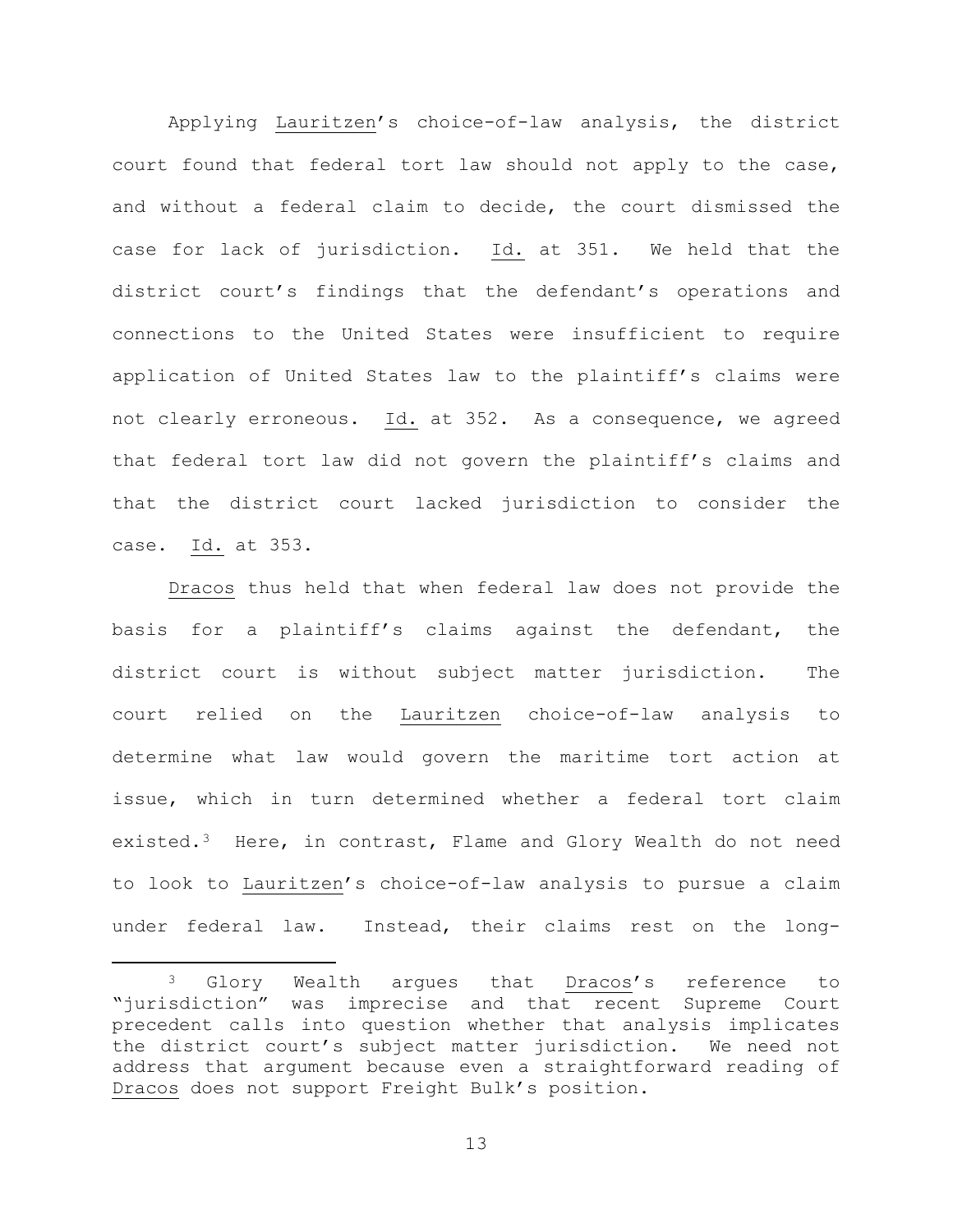standing recognition that district courts have subject matter jurisdiction in admiralty both to enforce the judgments of foreign admiralty courts, see Vitol, 708 F.3d at 533, 538, and to consider the issues of alter ego and fraudulent transfer as part of an attachment proceeding pursuant to Supplemental Rule B, see id. at 537-38.

In the Interlocutory Appeal, we held that the FFAs between Flame and ICI were maritime contracts, which meant that Flame's claim to enforce its English Judgment by means of a Supplemental Rule B attachment was cognizable under the district court's admiralty jurisdiction. Flame, 762 F.3d at 354-63. None of Freight Bulk's arguments in this appeal challenge that holding, nor would it be able to do so as that holding is the law of the case. Everett v. Pitt Cty. Bd. of Educ., 788 F.3d 132, 142 (4th Cir. 2015) (observing that with limited exceptions, once a court has established the law of the case, "it must be followed in all subsequent proceedings in the same case" $4$ ). Although Glory Wealth seeks to enforce its English arbitration award, its claim against ICI also arose from the breach of an indisputably maritime contract, namely, a charter party. E.g., Kossick v. United Fruit Co., 365 U.S. 731, 735 (1961) ("Without doubt a

<span id="page-13-0"></span> <sup>4</sup> Here and throughout the opinion, internal quotation marks, citations, alterations, or footnotes have been omitted in citations.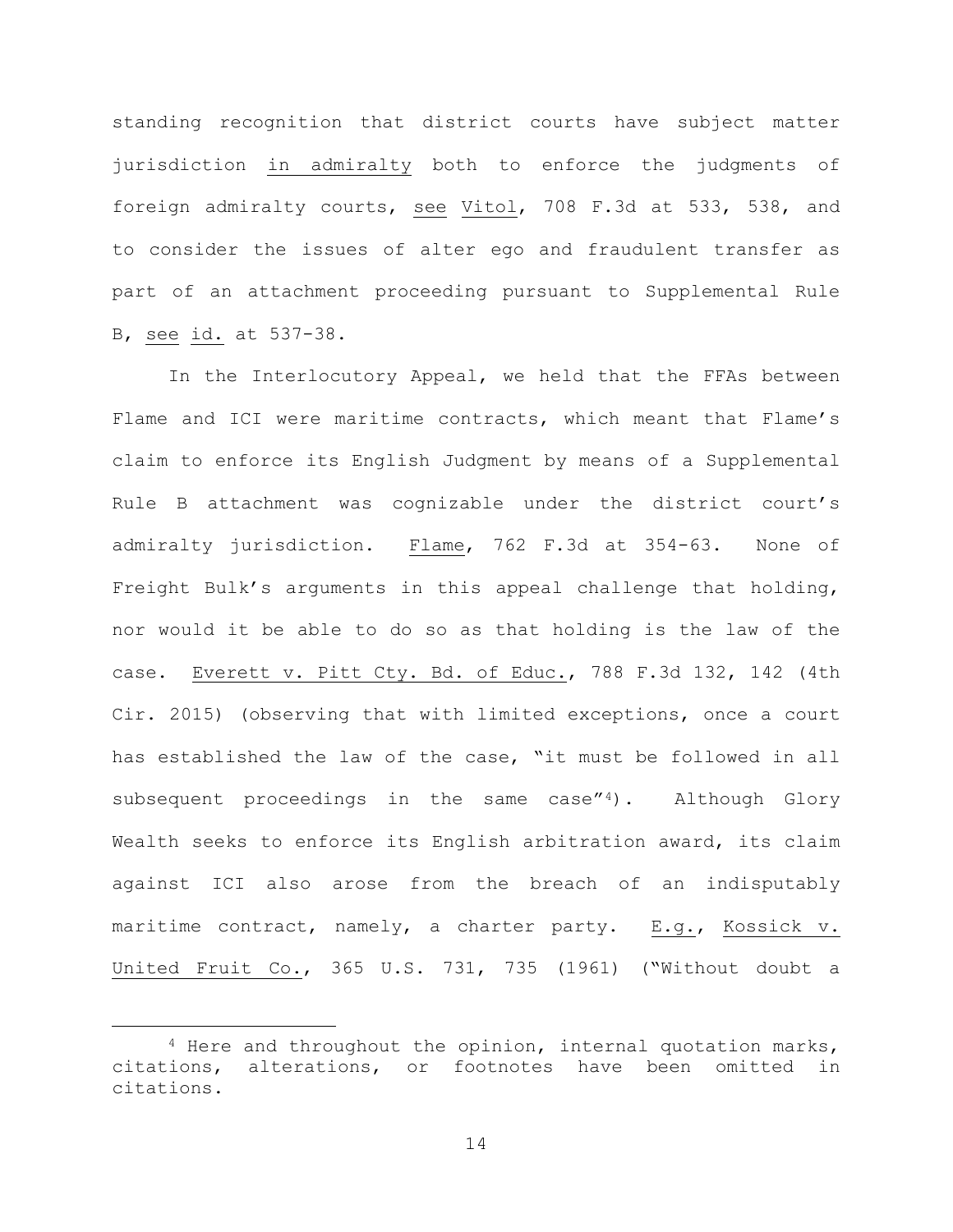contract for hire either of a ship or of the sailors and officers to man her is within the admiralty jurisdiction."). Accordingly, Flame and Glory Wealth have claims arising squarely within federal admiralty jurisdiction. See 28 U.S.C. § 1333. At bottom, neither Dracos nor the Lauritzen choice-of-law analysis have any bearing on Flame and Glory Wealth's ability to bring the type of federal action they assert, nor in establishing the district court's admiralty jurisdiction over this case.

2.

 Freight Bulk's second jurisdictional challenge is that Peacock v. Thomas, 516 U.S. 349 (1996), "precludes federal jurisdiction over alter ego and fraudulent conveyance claims that seek to shift liability for an existing judgment—including a maritime judgment—onto a non-party to that judgment." (Opening Br. 15.) Freight Bulk contends that Flame and Glory Wealth's allegations of alter ego and fraudulent concealment liability did not independently provide the district court subject matter jurisdiction. In addition, it asserts that the district court could not exercise ancillary, or supplemental, jurisdiction because Peacock prohibits a plaintiff relying on the court's jurisdiction in an earlier lawsuit to establish jurisdiction in a subsequent lawsuit to enforce a judgment.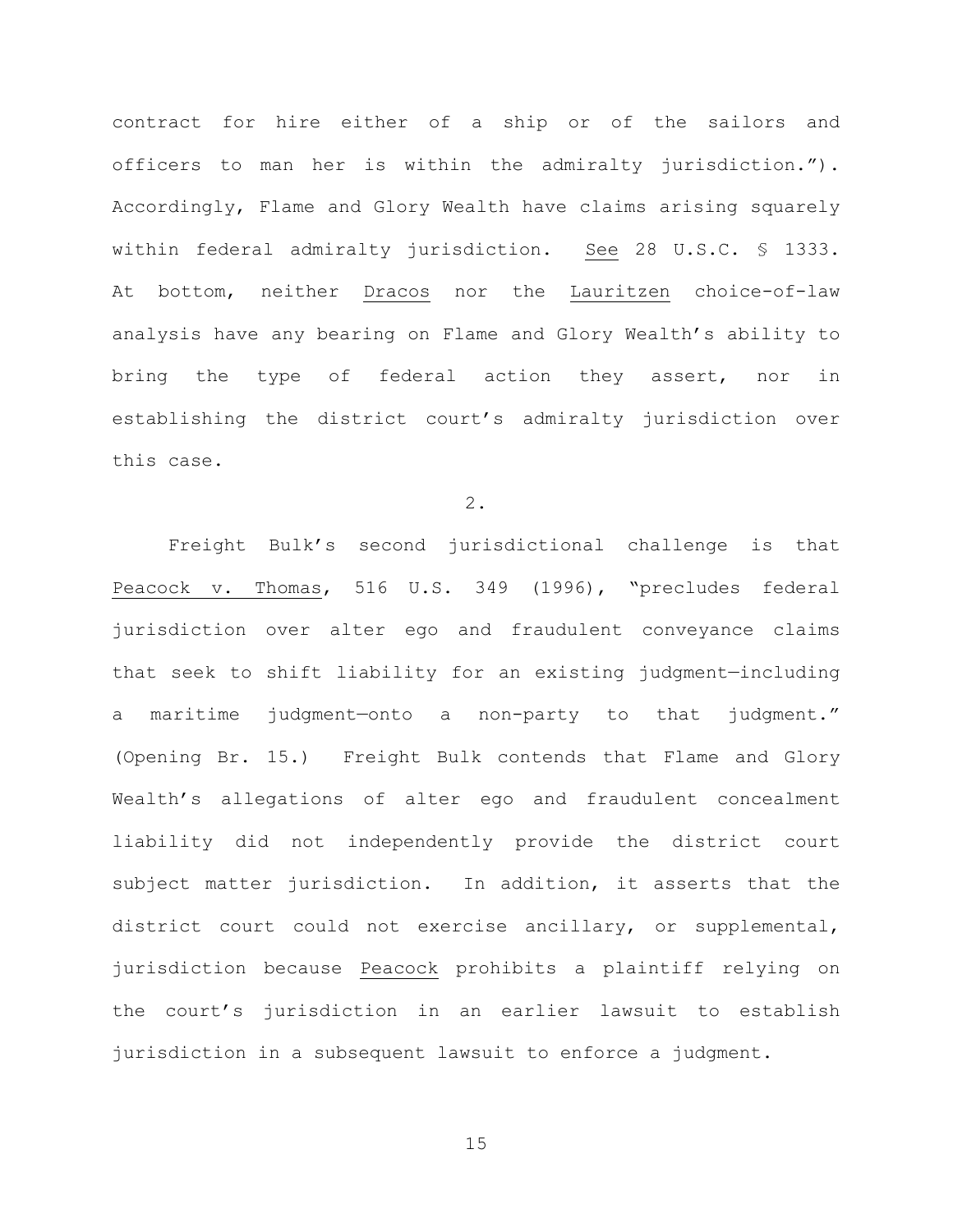We disagree. Freight Bulk fails to grasp key substantive distinctions between federal question jurisdiction and admiralty jurisdiction when bringing suit to enforce a judgment. In Peacock, the Supreme Court held that the district court lacked jurisdiction to consider a "new action[] in which a federal judgment creditor [sought] to impose liability for a money judgment on a person not otherwise liable for the judgment." 516 U.S. at 351. Because the second action did not allege a new violation of any federal law, the district court did not have original jurisdiction in the second lawsuit pursuant to 28 U.S.C. § 1331 (federal question jurisdiction). Id. at 353-54. The Supreme Court also held that the district court did not have supplemental jurisdiction.<sup>5</sup> This was so, the Court concluded, because "[i]n a subsequent lawsuit involving claims with no independent basis for jurisdiction, a federal court lacks that threshold jurisdictional power that exists when ancillary claims are asserted in the same proceeding as the claims conferring federal jurisdiction." Id. at 355.

While the plaintiff in Peacock sought to enforce a judgment arising from the court's federal question jurisdiction, Flame

<span id="page-15-0"></span> <sup>5</sup> Supplemental jurisdiction, which is sometimes referred to as ancillary jurisdiction, "permit[s] disposition by a single court of claims that are, in varying respects and degrees, factually interdependent" and "enable[s] a court to function successfully, that is, to manage its proceedings, vindicate its authority, and effectuate its decrees." Id. at 354.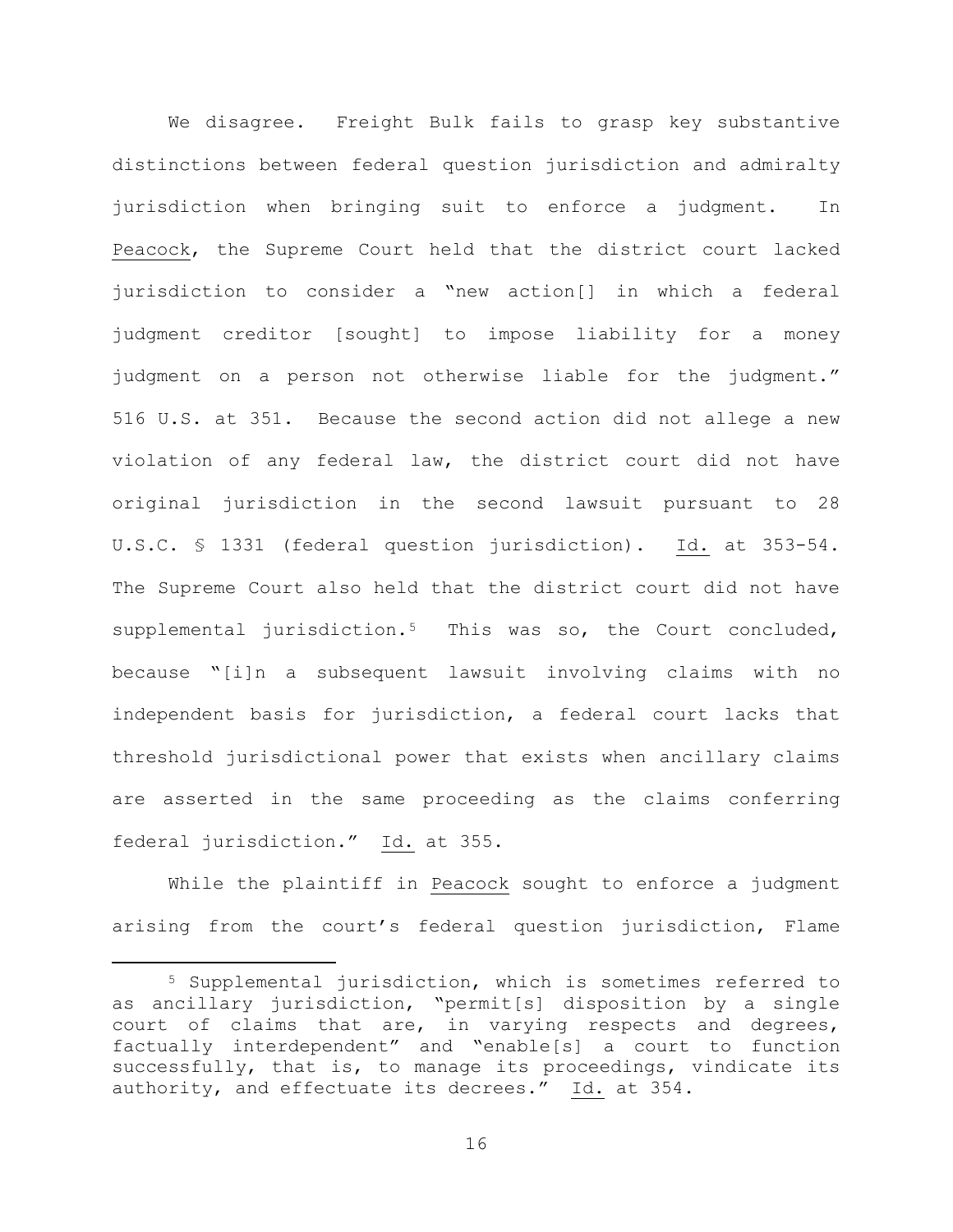and Glory Wealth sought to enforce a foreign judgment and arbitration award through the attachment of a vessel by invoking the district court's admiralty jurisdiction. This distinction matters because under long-standing Supreme Court jurisprudence, a district court's admiralty jurisdiction extends to claims to enforce foreign admiralty judgments. See Pennhallow v. Doane Adm'rs, 3 U.S. (3 Dall.) 54, 97 (1795) (opinion of Iredell, J.); see also Vitol, 708 F.3d at 538 (stating "centuries of settled hornbook admiralty law establish that 'admiralty jurisdiction in the United States may be broadly stated as extending to . . . any claim to enforce a judgment of a foreign admiralty court'"); Ost-West-Handel Bruno Bischoff GmbH v. Project Asia Line, Inc., 160 F.3d 170, 174 (4th Cir. 1998); 1-VII Benedict on Admiralty § 106.

This recognition of subject matter jurisdiction in the admiralty context "differs substantially from the law governing jurisdiction to enforce judgments rendered by federal courts exercising federal question jurisdiction under 28 U.S.C. § 1331." D'Amico Dry Ltd. v. Primera Mar. (Hellas) Ltd., 756 F.3d 151, 155 (2d Cir. 2014). While an enforcement action brought under § 1331 must demonstrate the existence of federal jurisdiction independent of the judgment to be enforced, a district court's ability to enforce foreign admiralty judgments has not been so limited. Id. at 155-56 (collecting cases on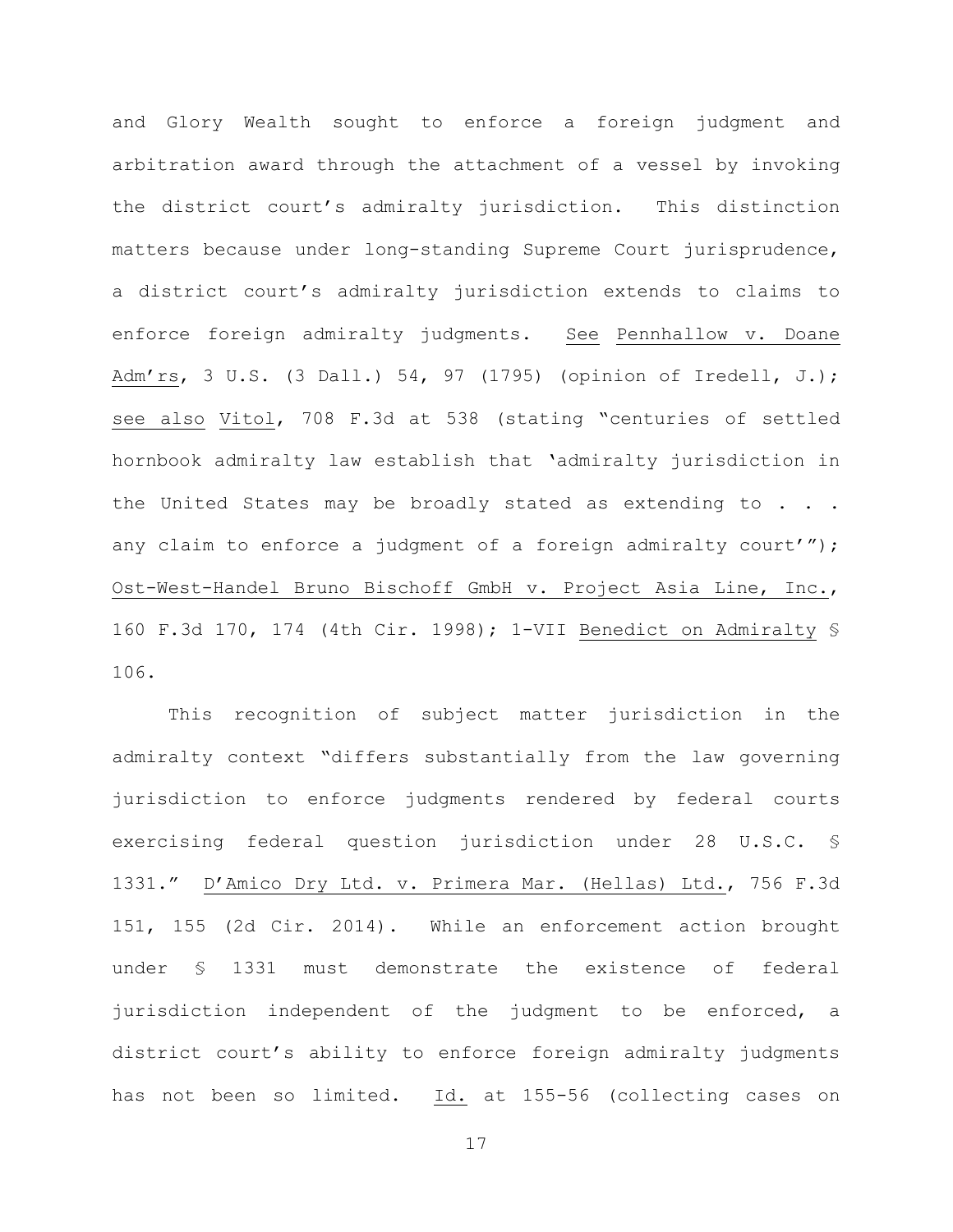point). Similarly, as we reiterated in Vitol, the district court's admiralty jurisdiction includes the inherent authority to grant attachments, including an attachment of assets pursuant to Supplemental Rule B. See 708 F.3d at 537-38.

Peacock only discussed the requirements of federal question jurisdiction under § 1331 and was unrelated to the scope of a district court's admiralty jurisdiction. As we have previously recognized in another context, "Peacock does not prohibit a federal court from taking jurisdiction over a postjudgment alter ego claim where an independent basis for jurisdiction exists." C.F. Trust, Inc. v. First Flight Ltd. P'ship, 306 F.3d 126, 133 (4th Cir. 2002). Here, that "independent basis" is the court's admiralty jurisdiction.

The Supreme Court's decision in Swift & Co. Packers v. Compania Colombiana Del Caribe, S.A., 339 U.S. 684 (1950), confirms our conclusion that because the district court was properly exercising its admiralty jurisdiction, it could also consider the issues of alter ego and fraudulent conveyance. In Swift, the plaintiff filed suit against a defendant for nondelivery of cargo and attached the defendant's vessel. The plaintiff later sought to amend its allegations to include a second named defendant, which it argued was either the original defendant's alter ego or an entity to whom the original defendant had fraudulently transferred assets. Id. at 686.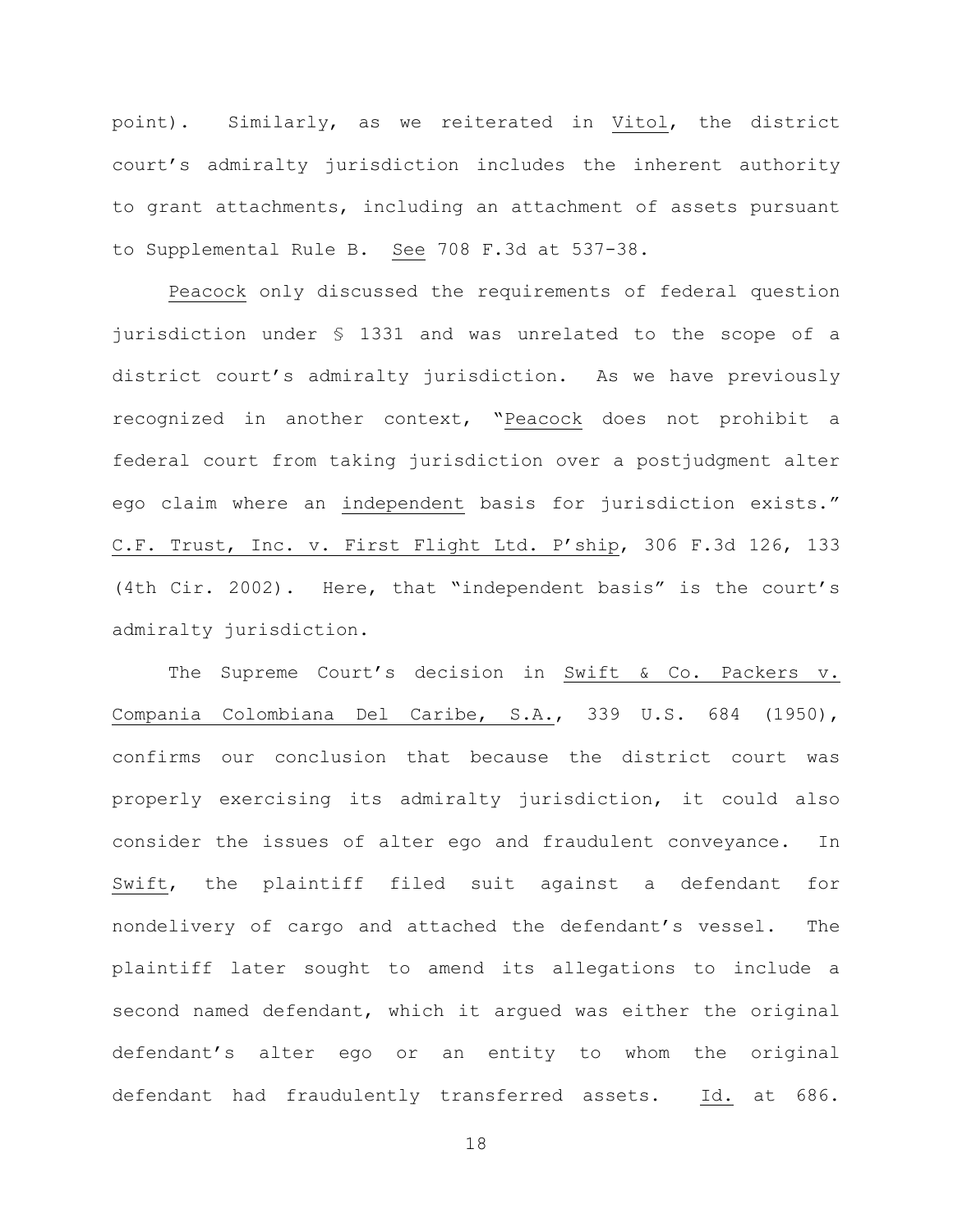Although the Supreme Court ultimately rejected plaintiff's alter ego claim, it first reiterated that "[t]he jurisdiction of a court of admiralty to determine the question of alter ego is undoubted." Id. at 689 n.4. Thus, under Swift, that "undoubted" authority exists in this case as well.

Swift reached the same conclusion on the issue of fraudulent conveyance. The district court had held (and the Fifth Circuit affirmed) that it could not consider the plaintiff's fraudulent conveyance claim because it ran too far afield from the admiralty claim that provided the basis for the court's jurisdiction. Id. at 689-90. The Supreme Court disagreed, observing that although there are restraints on the exercise of admiralty jurisdiction,

[The plaintiffs, as creditors of the defendant] went into admiralty on a claim arising upon . . . matters obviously within admiralty jurisdiction. As an<br>incident to that claim, in order to secure order to secure respondents' appearance and to insure the fruits of a decree in [their] favor, they made an attachment . . . . The issue of fraud [arose] in connection with the attachment as a means of effectuating a claim as a means of effectuating a claim<br>ly in admiralty. To deny an admiralty incontestably in admiralty. court jurisdiction over this subsidiary or derivative issue in a litigation clearly maritime would require an absolute rule that admiralty is rigorously excluded from all contact with nonmaritime transactions and from all equitable relief . . . . It would be strange indeed thus to hobble a legal system that has been so responsive to the practicalities of maritime commerce and so inventive in adapting its jurisdiction to the needs of that commerce.

Id. at 691.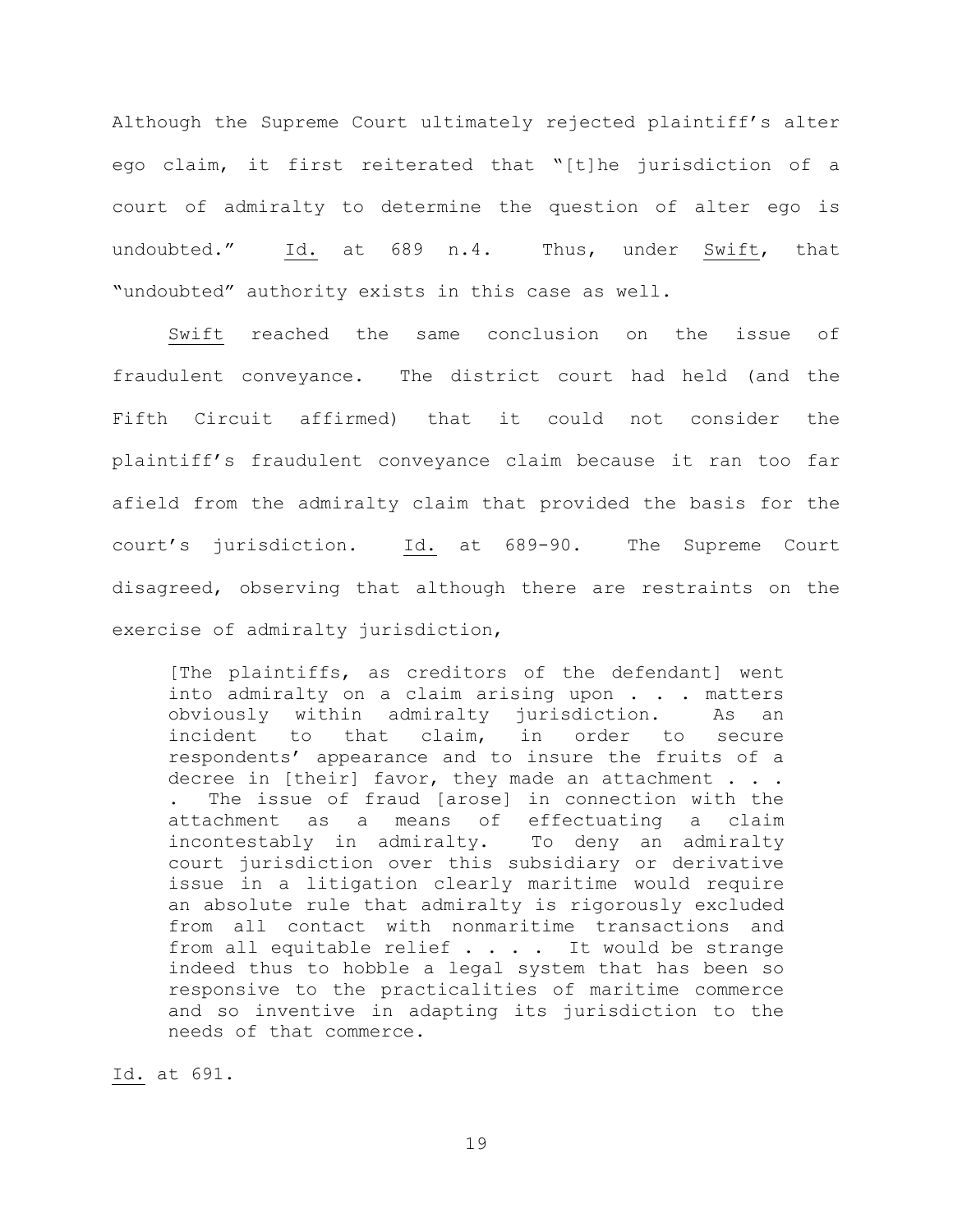These principles govern this case as well: Flame and Glory Wealth filed enforcement claims that were "obviously within admiralty jurisdiction." Attendant to these claims was the Supplemental Rule B attachment. The issue of fraudulent conveyance arose in connection with those claims. And because the district court's admiralty jurisdiction had been invoked by the Supplemental Rule B attachment, it could also consider the latter.

Freight Bulk points to two cases where circuit courts have applied Peacock in a maritime context. See Nat'l Mar. Servs., Inc. v. Straub, 776 F.3d 783 (11th Cir. 2015); Zamora v. Bodden, 395 F. App'x 118 (5th Cir. 2010) (per curiam) (limiting its analysis to whether federal question jurisdiction exists). Neither is binding, of course, but we also find them unpersuasive to Freight Bulk's position.<sup>6</sup> Significantly, neither

<span id="page-19-0"></span> <sup>6</sup> In fact, Straub cuts against Freight Bulk's argument with respect to the fraudulent transfer claim because the Eleventh Circuit distinguished Peacock, and concluded it could exercise ancillary jurisdiction in a supplementary proceeding to avoid a fraudulent transfer by a judgment debtor where jurisdiction in<br>the original proceeding had been based in admiralty. See the original proceeding had been based in admiralty. Straub, 776 F.3d at 786-88. This was so because the suit "sought to disgorge [the defendant] of a fraudulently transferred asset, not to impose liability for a judgment on a third party," and liability would be limited to "the proceeds that [the judgment debtor] fraudulently transferred to [the defendant]." Id. at 787. While we need not reach that analysis here since admiralty jurisdiction otherwise exists, Freight<br>Bulk's attempt to distinguish Straub in its favor Bulk's attempt to distinguish Straub in its favor mischaracterizes that case's holding.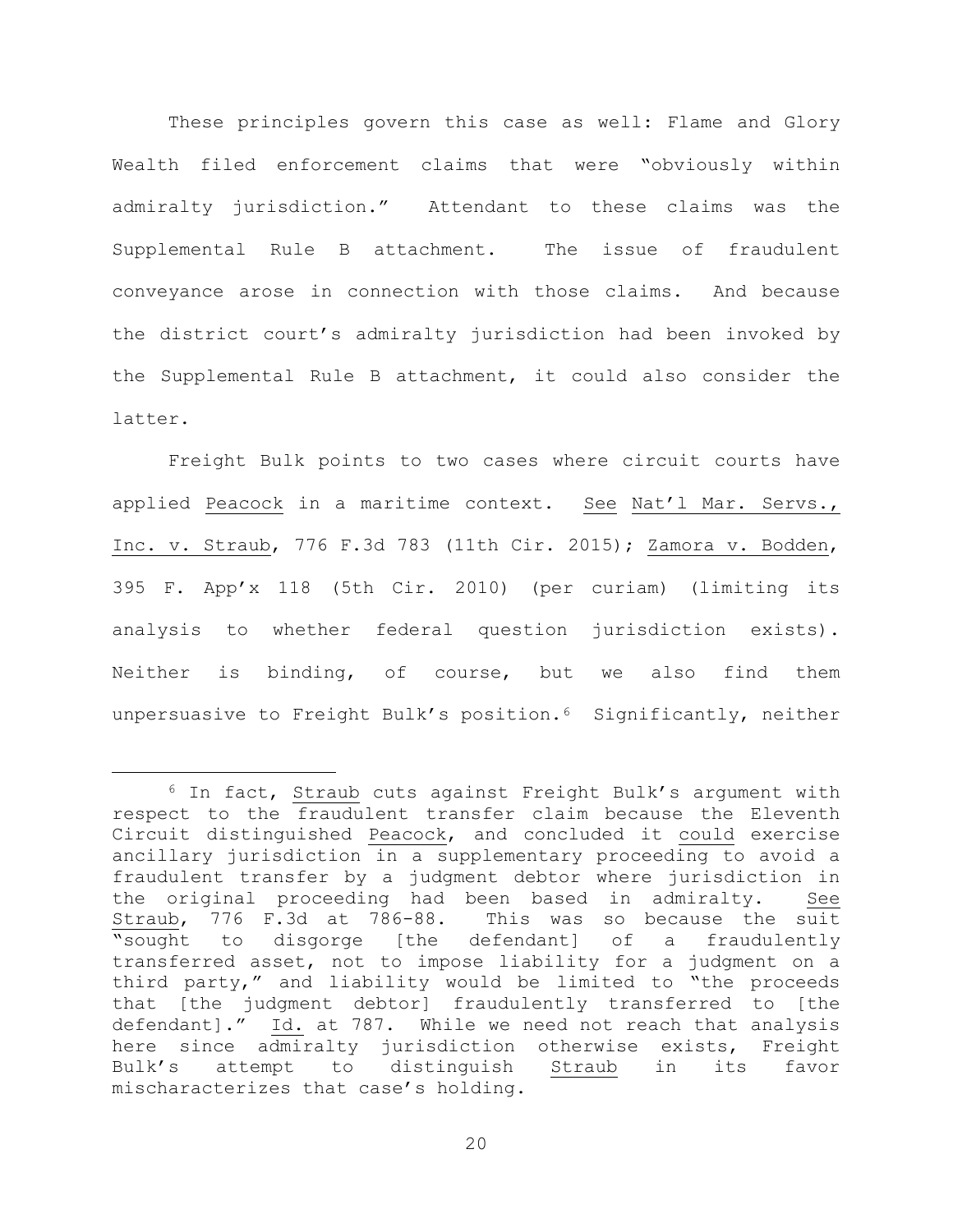case considers whether Peacock applies to an action where an independent basis for establishing the district court's admiralty jurisdiction exists (apart from the fraud or alter ego theories). Nor does either case challenge that the district court's admiralty jurisdiction extends to enforcing foreign admiralty judgments in attachment proceedings.

To reiterate, then, unlike Peacock and the other cases Freight Bulk relies on, Flame and Glory Wealth brought proceedings in the district court to enforce an admiralty judgment and attach a vessel under Supplemental Rule B. The district court had admiralty jurisdiction under § 1333 to determine those claims, and as part of considering those claims, the court also had authority to consider the questions of alter ego and fraudulent conveyance. See 28 U.S.C. § 1367; Vitol, 708 F.3d at 537-39.

Peacock's analysis thus has no bearing on the district court's subject matter jurisdiction over Flame and Glory Wealth's claims. For these reasons, the district court properly exercised jurisdiction over the parties' dispute.<sup>[7](#page-20-0)</sup>

<span id="page-20-0"></span><sup>&</sup>lt;sup>7</sup> Freight Bulk also contends that even if the district court possessed subject matter jurisdiction, the district court erred by adopting Virginia's fraudulent conveyance framework because it is an outlier among state-law provisions. Freight Bulk has not preserved this issue for appeal because it failed to raise it in the district court. As such, we will not consider it for (Continued)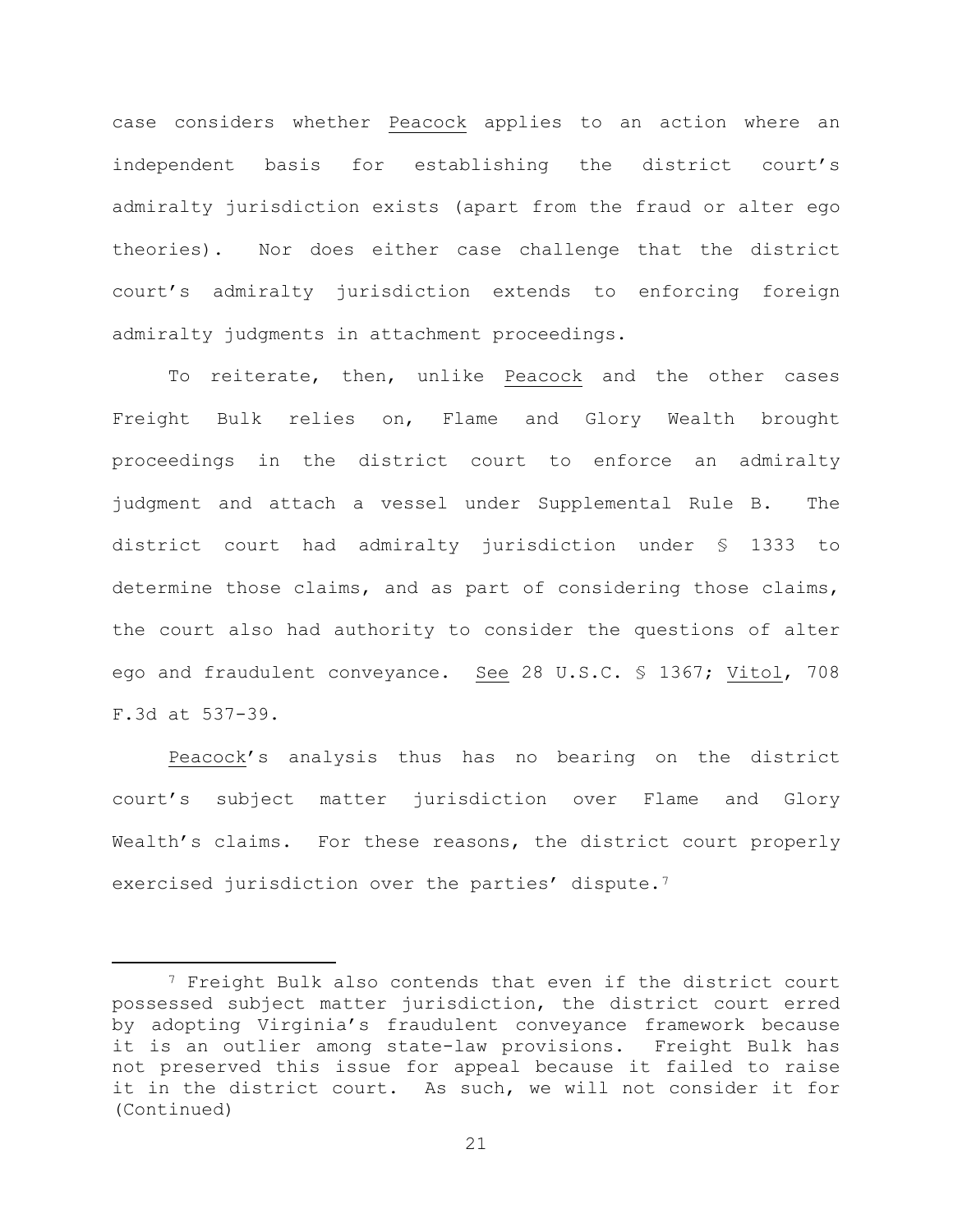#### B. Glory Wealth's Judgment Against ICI

Next, Freight Bulk contends the district court should not have permitted Glory Wealth to receive a share of the proceeds from the sale of the M/V CAPE VIEWER because Glory Wealth failed to register its New York judgment in the Eastern District of Virginia, "a perquisite to enforce[ment] . . . under 28 U.S.C. § 1963." (Opening Br. 38.) Freight Bulk raises various arguments flowing from this main premise, all of which it asserts require "this Court [to] render judgment for Freight Bulk." (Opening Br. 40.) We need not consider the substance of Freight Bulk's arguments in light of two threshold considerations: waiver and harmlessness.

To start, Freight Bulk never argued to the district court that Glory Wealth's failure to formally submit the judgment it sought to be enforced precluded it from receiving a share of the proceeds from the sale of the M/V CAPE VIEWER. As such, Freight Bulk did not put the district court "on notice as to the substance of the issue" now raised on appeal, as required to preserve it for review. Nelson v. Adams USA, Inc., 529 U.S. 460, 469 (2000).

Ĩ.

the first time on appeal. In re Under Seal, 749 F.3d 276, 285- 86 (4th Cir. 2014).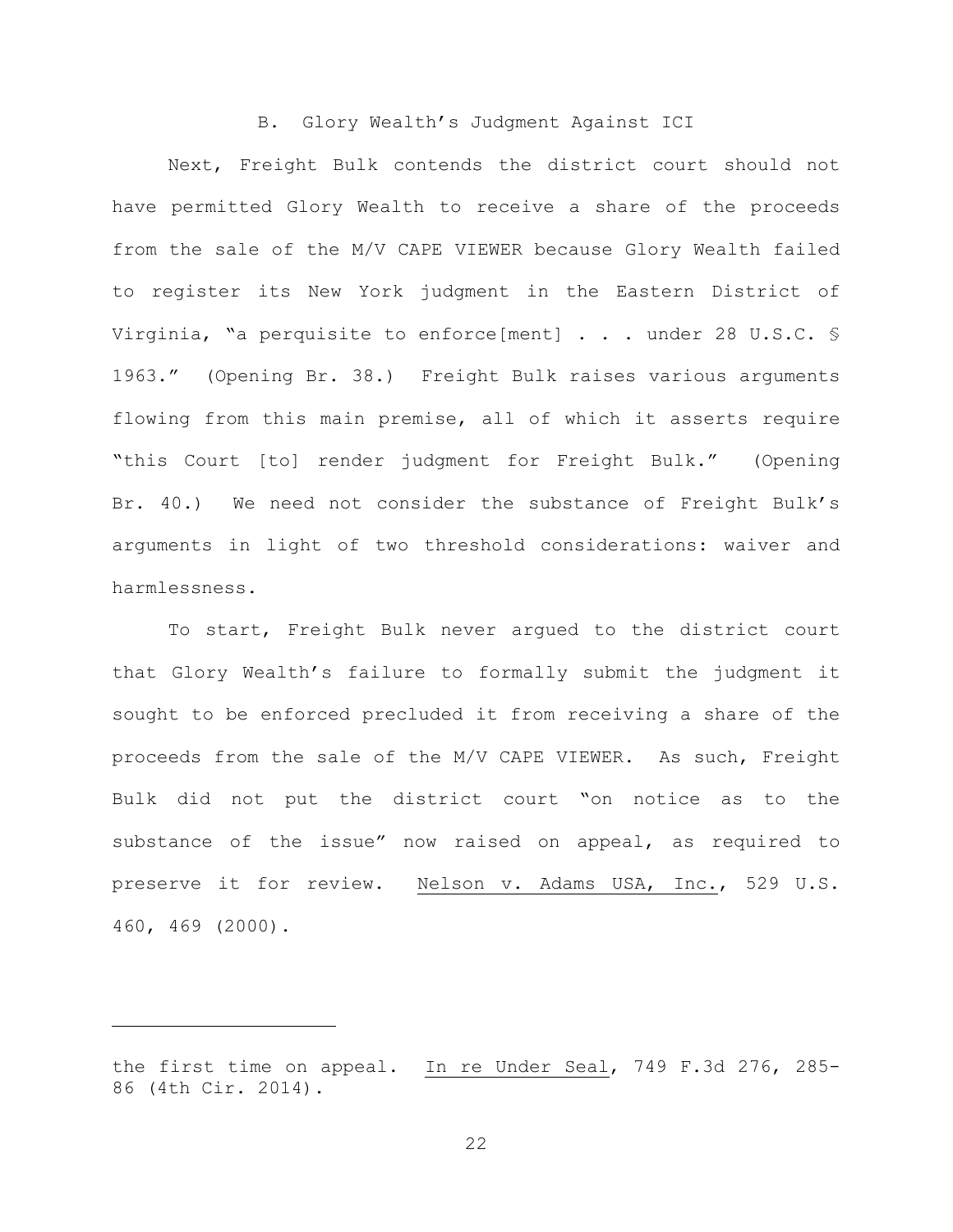In addition, the record shows that between the district court's order holding Freight Bulk liable and the sale of the M/V CAPE VIEWER, Freight Bulk never argued that Glory Wealth's failure to formally introduce a judgment against ICI precluded it from recovering a portion of the proceeds. This was so even though the district court explicitly asked Freight Bulk if it had any objections to the distribution. At that time, Freight Bulk only expressed a somewhat indifferent concern that it did not know the basis for the agreed-upon allocation between Glory Wealth and Flame. We have refused to consider newly raised arguments absent "exceptional circumstances," that is to say, a "'fundamental error' or a denial of fundamental justice." In re Under Seal, 749 F.3d at 285-86. No exceptional circumstances exist in this case.

Another consideration demonstrates the absence of any such fundamental injustice and stands as an alternative basis to reject Freight Bulk's argument. Even assuming error, Freight Bulk would not be entitled to any relief as a consequence of Glory Wealth's failure to formally file its judgment. This is so because Flame registered an enforceable judgment in the district court against Freight Bulk in the amount of \$19,907,118.36. That judgment far exceeds the approximately \$8.3 million in proceeds arising from the sale of the M/V CAPE VIEWER. Flame's claim thus precluded Freight Bulk from any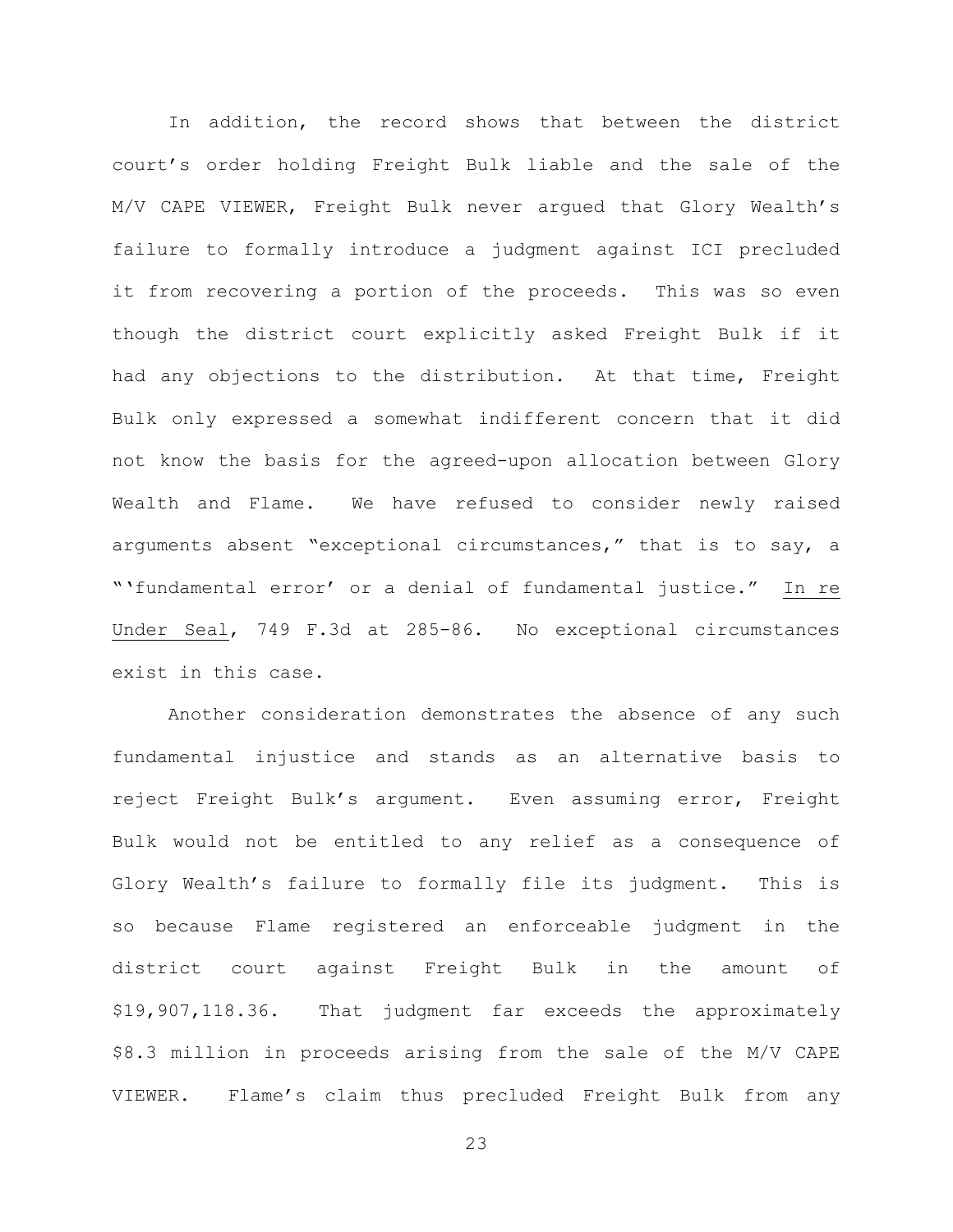portion of the proceeds from the sale. Prior to distribution of the proceeds, however, Flame and Glory Wealth mutually agreed how to divide the proceeds between themselves, and the district court entered judgment based on that agreement. Freight Bulk thus has no interest in how they resolved their competing claims. It has not been harmed by the alleged error, nor has it shown that it would be entitled to any relief as a result. See 28 U.S.C. § 2111 (stating the court will not consider harmless errors); Fed. R. Civ. P. 61 (same). Accordingly, we decline to consider the substance of Freight Bulk's argument[.8](#page-23-0)

### C. Discovery Sanctions

After finding that Freight Bulk had violated several of the court's discovery orders, the magistrate judge issued certain sanctions. Freight Bulk challenges only one of the findings and resulting sanctions: the failure to produce responsive ICI documents.[9](#page-23-1) As a consequence of that violation, the magistrate

<span id="page-23-0"></span> <sup>8</sup> In light of our conclusion, we deny Glory Wealth's motion to supplement the record with the English judgment enforcing the arbitration award that it obtained after final judgment had been obtained in this proceeding.

<span id="page-23-1"></span><sup>&</sup>lt;sup>9</sup> The district court also found that Freight Bulk had violated discovery orders by failing to produce (1) employee workbooks, (2) responsive emails from Baranskiy's account, (3) documents relating to a loan agreement between Sea Traffic and Freight Bulk, and (4) responsive email attachments. As a consequence, it authorized a sanction in the form of deeming the following facts established for purposes of the case: (1) Freight Bulk and Vista were alter egos of each other, and (2) the loan from Sea Traffic to Freight Bulk was a sham transaction (Continued)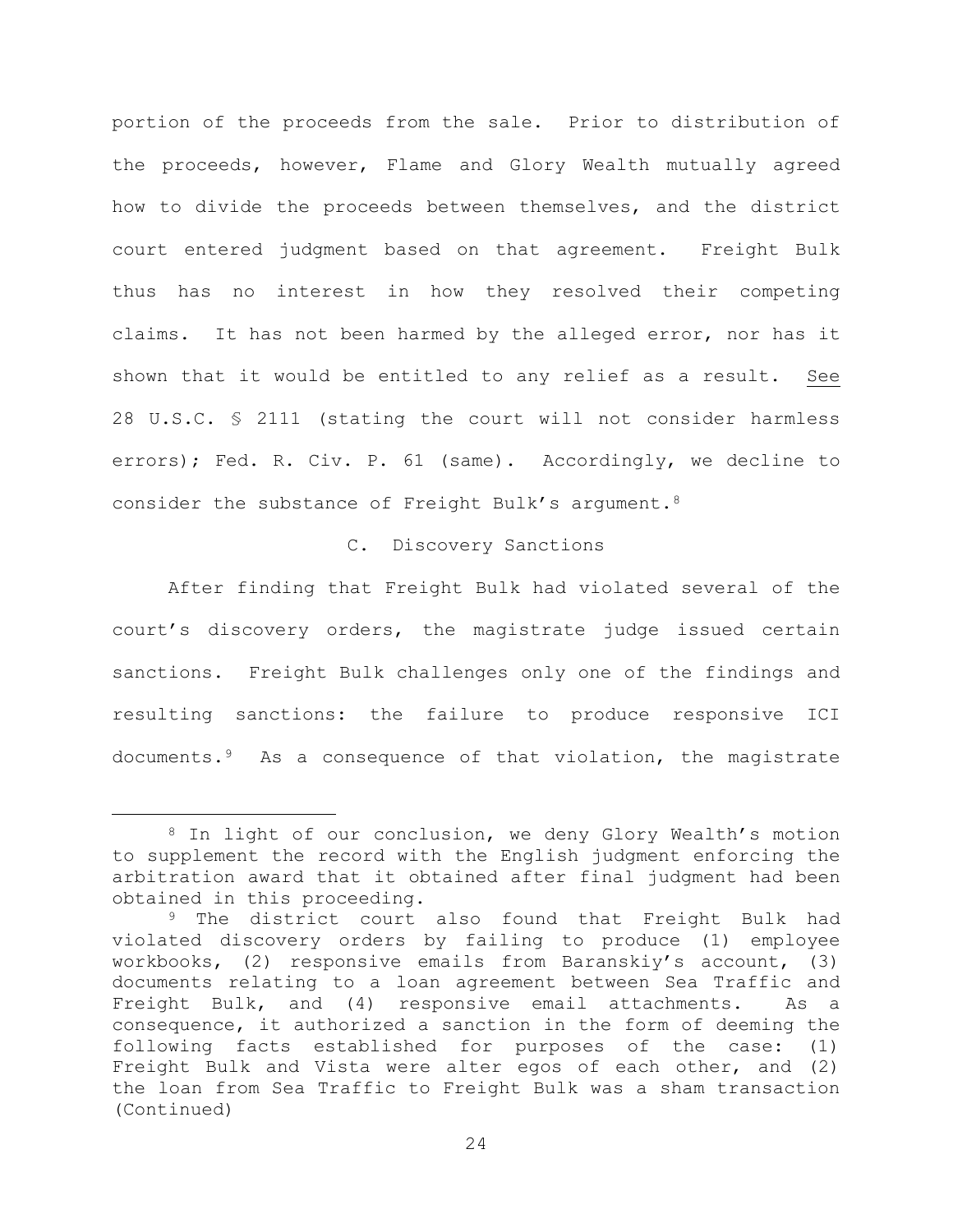judge deemed "as established for purposes of" the proceedings, that "had any [ICI] documents been produced by [Freight Bulk] in compliance with the Court's discovery orders, those documents would have been favorable to [Flame and Glory Wealth] and harmful to [Freight Bulk]." (J.A. 1323.) The district court overruled Freight Bulk's objections, agreeing that Freight Bulk controlled responsive ICI documents and yet had failed to produce them, and that the sanction was appropriate. (J.A. 1762-66, 1778-79.)

Freight Bulk contends this discovery sanction was improper because it did not possess, control, or have custody of responsive ICI documents and thus should not have been compelled to produce them. It also attacks the scope of the discovery order as being too broad. Freight Bulk further asserts that the sanctions "were overwhelmingly prejudicial" given that the district court repeatedly referred to the sanctions to "fill wide gaps" in the trial evidence. (Opening Br.  $46.1^{10}$  $46.1^{10}$  $46.1^{10}$ 

ī

and Freight Bulk was prohibited from offering evidence of repayment. In addition, the court held Freight Bulk and its counsel jointly and severally liable for attorneys' fees and expenses in pursuing the motions for sanctions.

<span id="page-24-0"></span><sup>10</sup> Freight Bulk's Opening Brief mentions one other discovery sanction in passing (deeming Freight Bulk and Vista to be alter egos). (Opening Br. 41.) Since the alter ego sanction was approved due to "the magnitude of [Freight Bulk's discovery] violations," (J.A. 1777), it was arguably based, at least in part, on Freight Bulk's failure to produce ICI documents. But (Continued)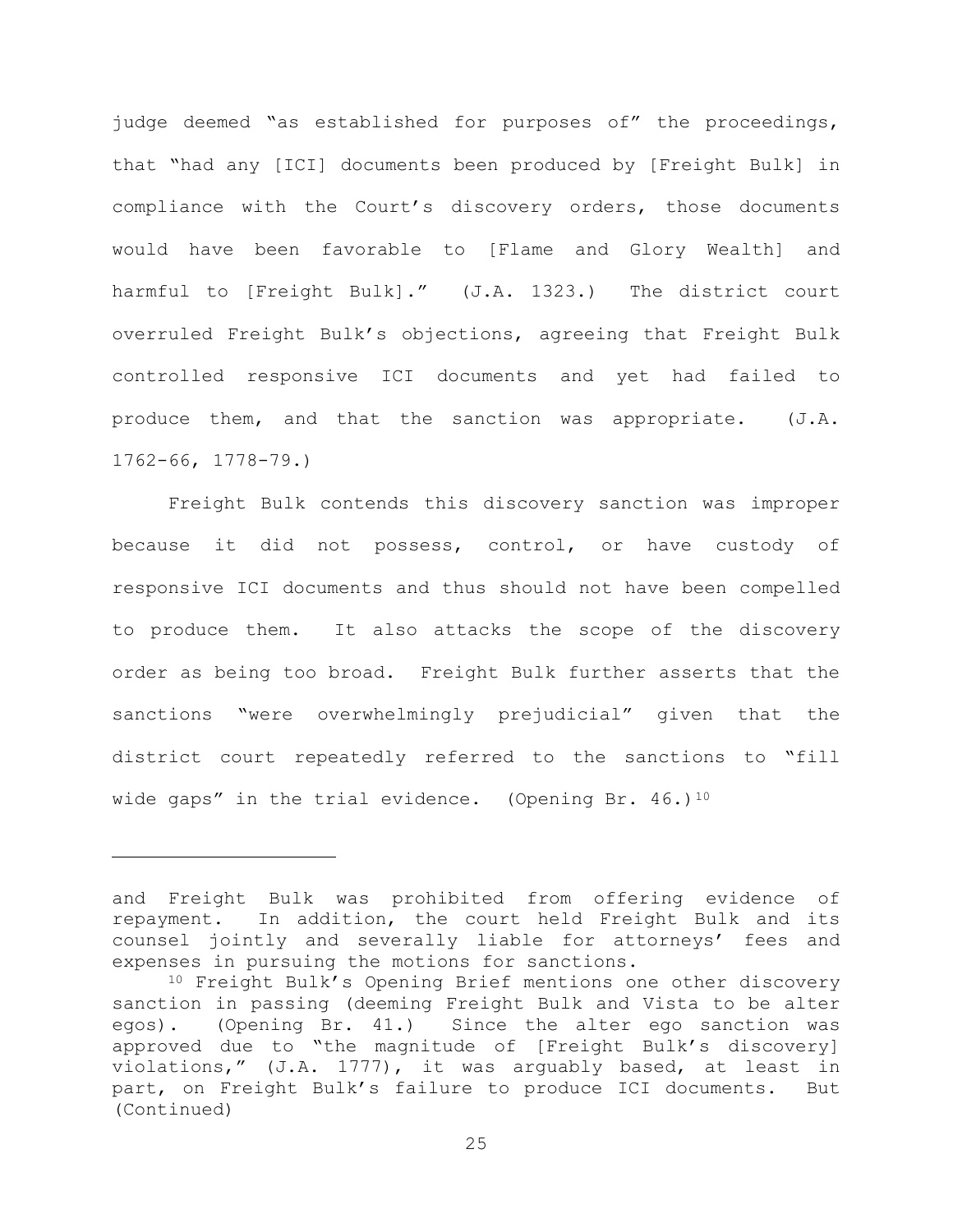We typically review the substance of a district court's decision to impose discovery sanctions for abuse of discretion. Hoyle v. Freightliner, LLC, 650 F.3d 321, 329 (4th Cir. 2011). We are also obligated, however, to "disregard all errors and defects that do not affect any party's substantial rights." Fed. R. Civ. P. 61; see also McNanama v. Lukhard, 616 F.2d 727, 730 (4th Cir. 1980) (concluding error in compelling discovery was harmless); Tagupa v. Bd. of Dirs., 633 F.2d 1309, 1312 (9th Cir. 1980) ("The harmless error doctrine applies to discovery orders.").

 We need not wade into the nuances of Freight Bulk's arguments because we readily conclude on this record that even if the district court abused its discretion on this issue, its error was harmless. Freight Bulk markedly overstates the impact that this discovery order and resulting sanction had on the district court's consideration of the case as a whole. Although

Ĩ.

since the failure to produce ICI documents was just one of five discrete categories of discovery violations leading to this sanction, it likely would have still been an appropriate exercise of the district court's discretion to have imposed it based on the other violations. In addition, Freight Bulk has failed to develop any argument in its opening brief discussing the propriety of this particular sanction. Its analysis solely<br>involves the ICI documents. As such, Freight Bulk has not As such, Freight Bulk has not adequately developed any additional issues related to the propriety of the alter ego sanction for us to review on appeal. See Fed. R. App. P. 28(a)(8)(A); see also Edwards v. City of Goldsboro, 178 F.3d 231, 241 n.6 (4th Cir. 1999).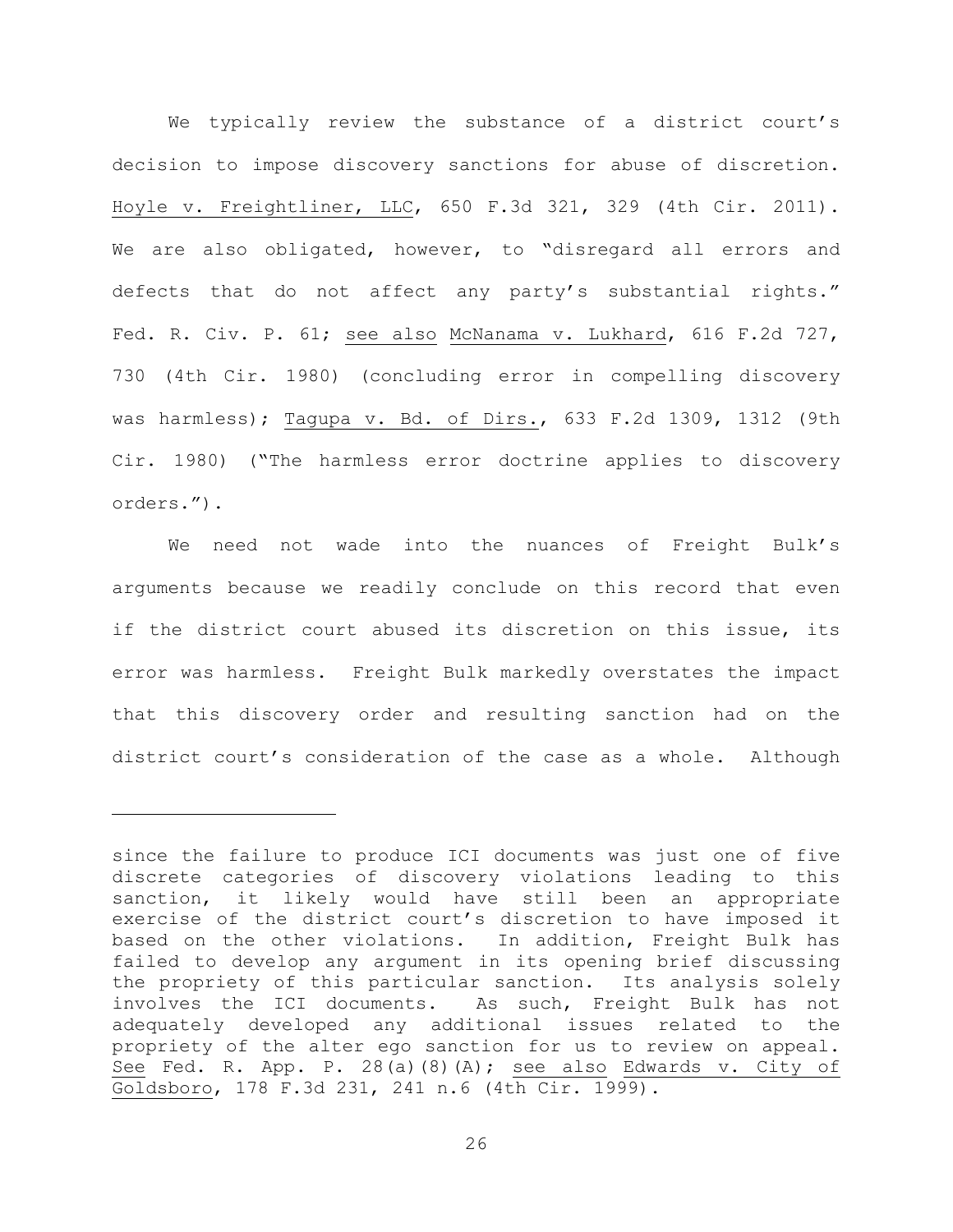the negative inference from the ICI documents informed some of the factual findings underpinning the district court's analysis, each factual finding that noted the negative inference was supported by more than one piece of additional evidence that had been admitted at trial.<sup>[11](#page-26-0)</sup> Moreover, by the time the court explained its legal conclusions as to each of the claims, it had so cabined the negative inference about the ICI documents that this evidence was only one of many facts supporting its analysis. See Flame, 39 F. Supp. 3d at 787-89.

More problematic, Freight Bulk's argument disregards the effect of the other negative inferences the district court relied on throughout its opinion and which arose from a key aspect of the trial: Baranskiy and his lead counsel's decision to abandon their case mid-trial. The district court identified that event as "[p]erhaps [the] most important in [the] case," observing that Baranskiy's testimony to that point had been "at times false, inaccurate, contradictory, and untruthful." Id. at 776. The district court concluded that Baranskiy's "desertion" prejudiced Flame and Glory Wealth, and found that had Baranskiy

<span id="page-26-0"></span> <sup>11</sup> For example, although the district court noted the nonproduction of ICI documents showing when it became insolvent, testimony at trial supported an insolvency "as early as June 30, 2008" and "no later than mid-September," which also allowed the district court to make its ultimate finding "that ICI's insolvency began in July 2008 and continued through October 2008 and thereafter." Flame, 39 F. Supp. 3d at 777.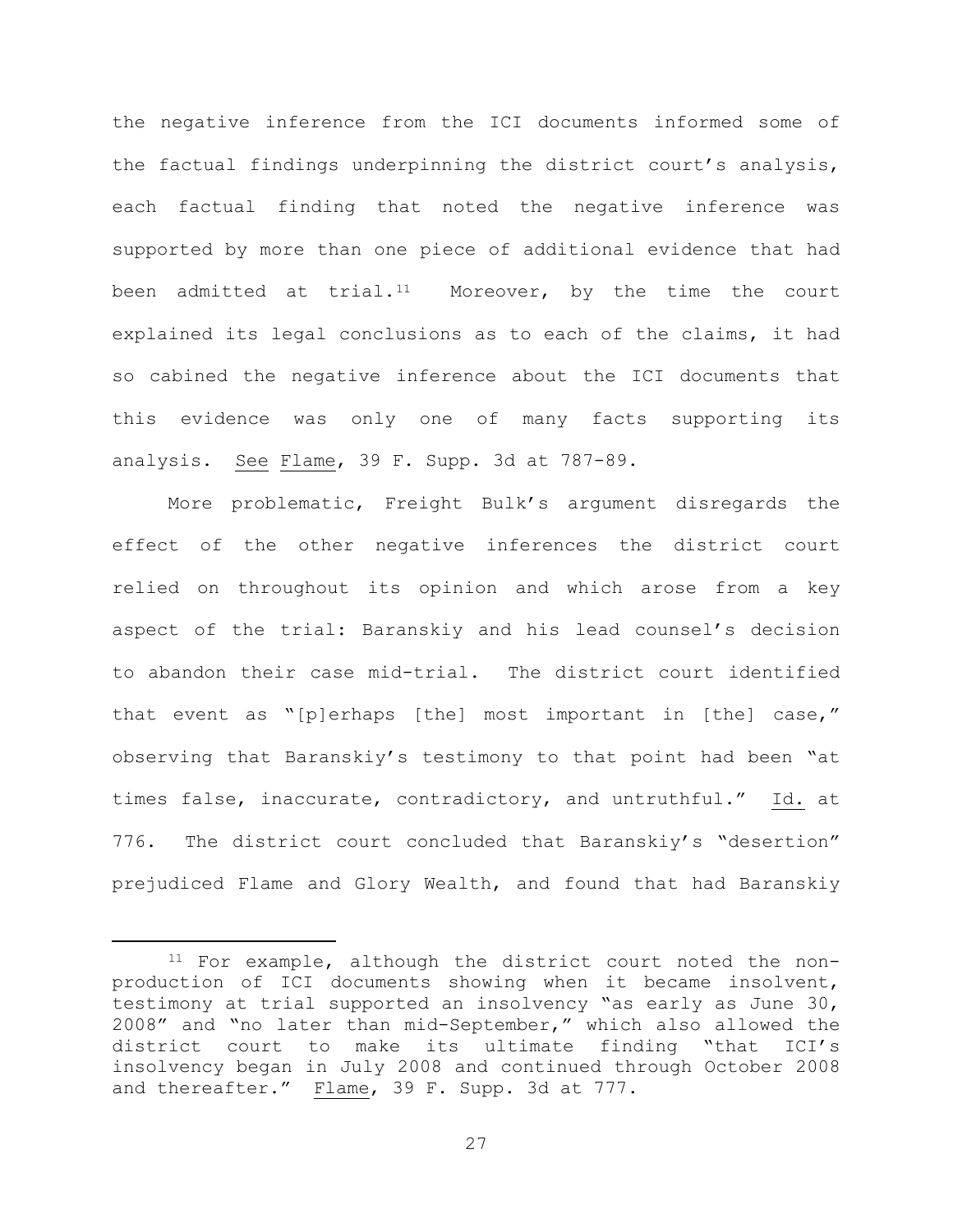continued to testify, "his testimony would have been substantially against his own interests in relation to" Vista, Freight Bulk, and ICI. Id. The district court then relied on that negative inference throughout its factual findings and legal analysis. E.g., id. at 778, 779, 787-88, and 789. By the district court's own indication, these negative inferences were considerably more damaging to Freight Bulk than the negative inference created by the document discovery violation contested on appeal.

Based on the totality of the record, even if we assume that the district court erred in sanctioning Freight Bulk for failing to produce ICI documents, that error did not substantially affect the judgment. See Taylor v. Va. Union Univ., 193 F.3d 219, 235 (4th Cir. 1999) (en banc) ("In order to conclude the district court's assumed evidentiary errors did not affect [the judgment], and therefore were harmless, 'we need only be able to say with fair assurance, after pondering all that happened without stripping the erroneous action from the whole, that the judgment was not substantially swayed by the error[s].'"), abrogated on other grounds by, Desert Palace Inc. v. Costa, 539 U.S. 90 (2003). Accordingly, we reject Freight Bulk's claim of error.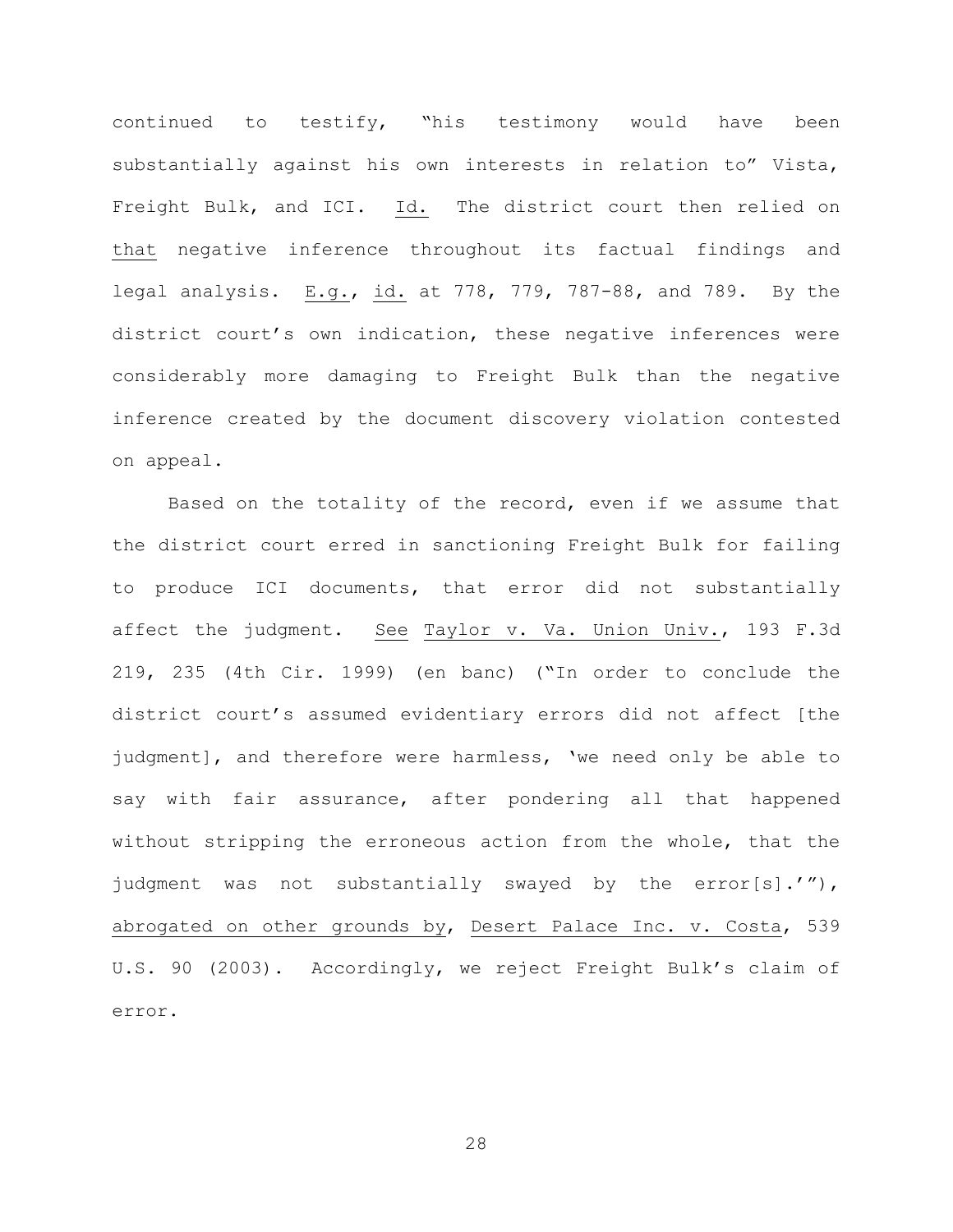### D. Sufficiency of the Evidence

Freight Bulk next claims the evidence is insufficient to support the judgment in favor of Flame and Glory Wealth. It contends that the hallmarks for establishing alter ego liability are missing as between ICI, Vista, and Freight Bulk.<sup>[12](#page-28-0)</sup> Freight Bulk further posits that the evidence did not establish the requisite fraud to support the fraudulent conveyance claim, but rather reflected legitimate business transactions. Neither argument has merit.

 When evaluating the sufficiency of the evidence after a bench trial, we review the district court's factual findings for clear error and its legal conclusions de novo. Universal Furniture Int'l, Inc. v. Collezione Europa USA, Inc., 618 F.3d 417, 427 (4th Cir. 2010).

### 1. Alter Ego

Although the corporate form ordinarily prohibits one entity from being liable for the acts of a separate, though related, entity, courts will pierce the corporate veil in "extraordinary circumstances," such as when the corporate form is being used for wrongful purposes. Vitol, 708 F.3d at 543-44. The standard for piercing the corporate veil is high, but its purpose is to

<span id="page-28-0"></span><sup>12</sup> As noted above, the alter ego analysis here is a two-step process showing Vista operated as an alter ego of ICI and that Freight Bulk is an alter ego of Vista.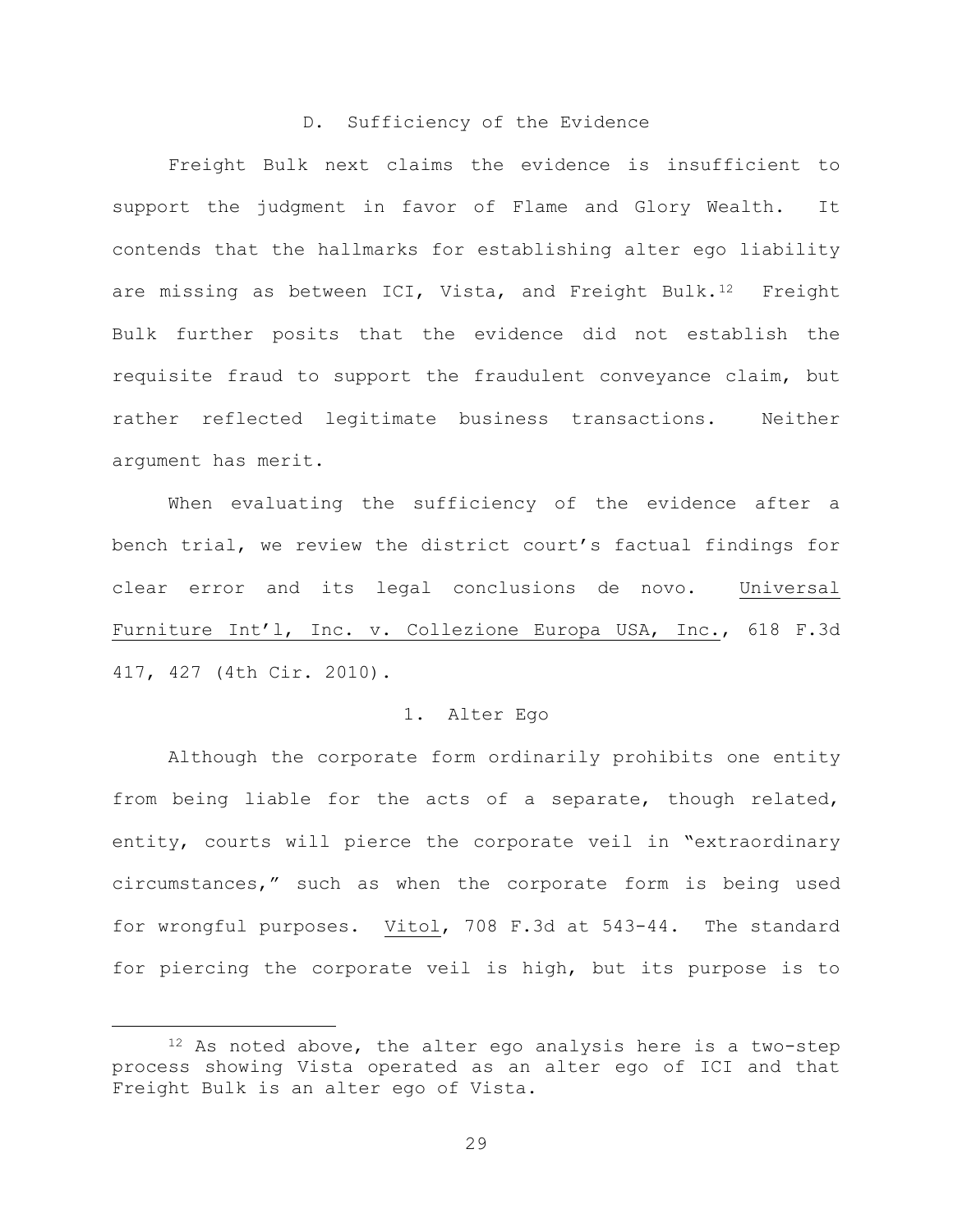"achieve an equitable result" by "focus[ing] on reality and not form, on how the corporation operated and the individual defendant's relationship to that operation." Id.<sup>13</sup>

Freight Bulk first contends that the district court erred in holding that ICI and Vista were alter egos. It points to the alter ego analysis in Vitol – wherein we concluded the evidence was insufficient to allege an alter ego claim – and maintains that certain allegations here were identical to, and in some cases less than, the allegations in Vitol. However, because numerous factors can support the conclusion that corporations are alter egos, the inquiry is fact-intensive and specific facts may be relevant in one case and irrelevant in another. See Ost-West-Handel, 160 F.3d at 174 ("Such a determination is to be made on a case-by-case basis."). To that end, Freight Bulk's focus on how the factors in this case align with those in Vitol is misplaced. The relevant inquiry is not whether any particular factor was present, but whether the totality of the evidence established during the trial demonstrated that ICI and Vista were alter egos of each other.

<span id="page-29-0"></span><sup>&</sup>lt;sup>13</sup> The parties do not dispute that federal common law applies to this analysis. See Ost-West-Handel, 160 F.3d at 174 ("[I]n an admiralty case, a court applies federal common law and can look to state law in situations where there is no admiralty rule on point.").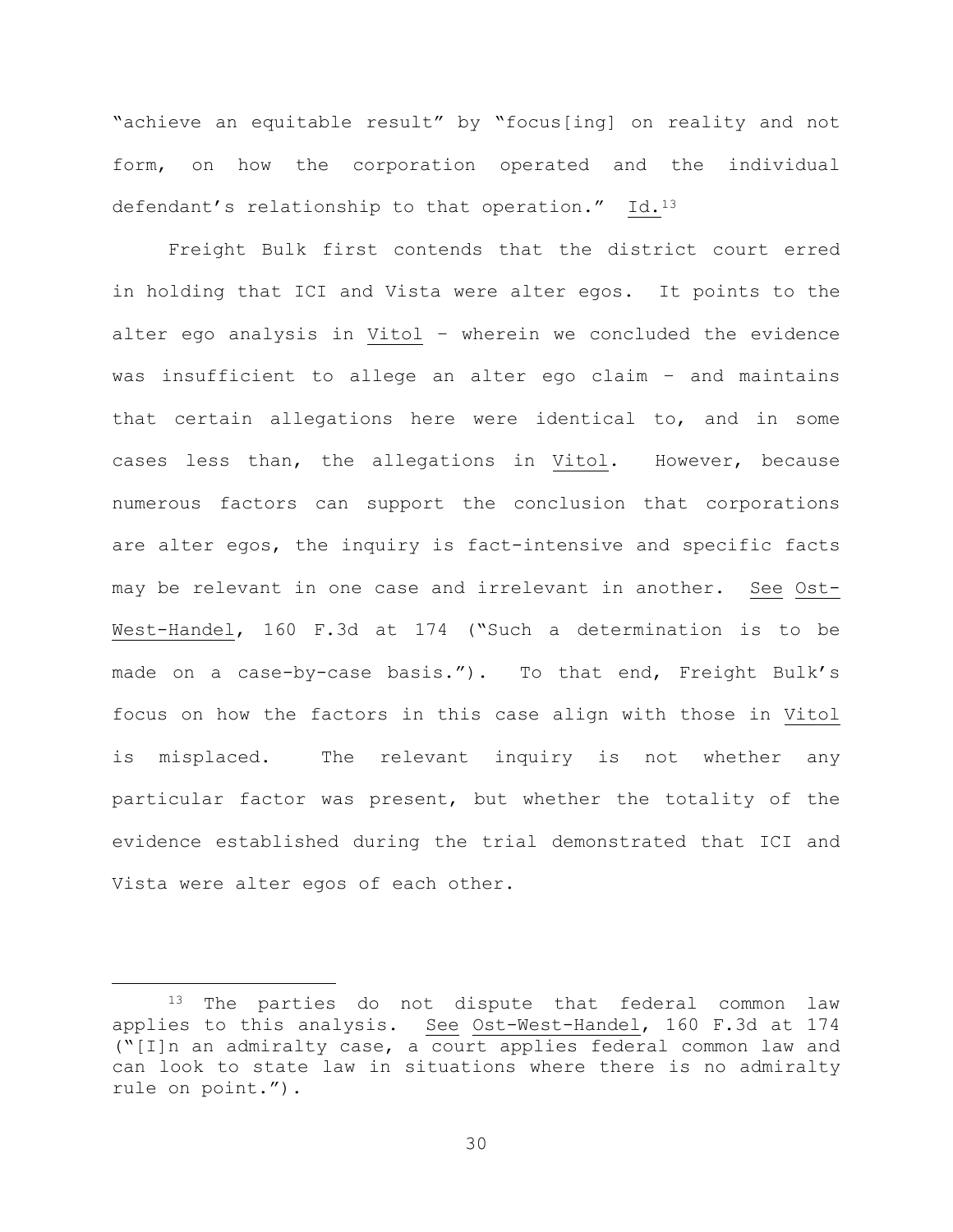On that point, the district court applied the proper legal standards, relied on factors we have previously identified as relevant, and concluded that the evidence supported an alter ego finding. The factors considered by the district court included ICI's insolvency; Baranskiy's siphoning of funds; the failure of ICI, Vista, and Palmira Group companies to observe corporate formalities and maintain corporate records; that Baranskiy controlled the acts of specific Vista officers as well as Vista and Palmira Group companies as a whole; and that ICI and Vista had some shared ownership and employees. See Vitol, 708 F.3d at 544 (listing these factors as indicative of alter ego corporations).

Freight Bulk does not dispute most of these factual findings, and the few it does challenge were not clearly erroneous. For example, Freight Bulk points to Baranskiy's trial testimony to assert that ICI and Vista had only a negligible overlap in employees. But the district court did not find Baranskiy's testimony to be credible. Flame, 39 F. Supp. 3d at 776. Moreover, the district court's finding that ICI and Vista "shared the same employees performing substantially the same tasks" relied on four named management employees plus unnamed "others." Id. at 780. As the court's analysis reflects, the significant factor underpinning its finding on this point was not the percentage of overall shared employees,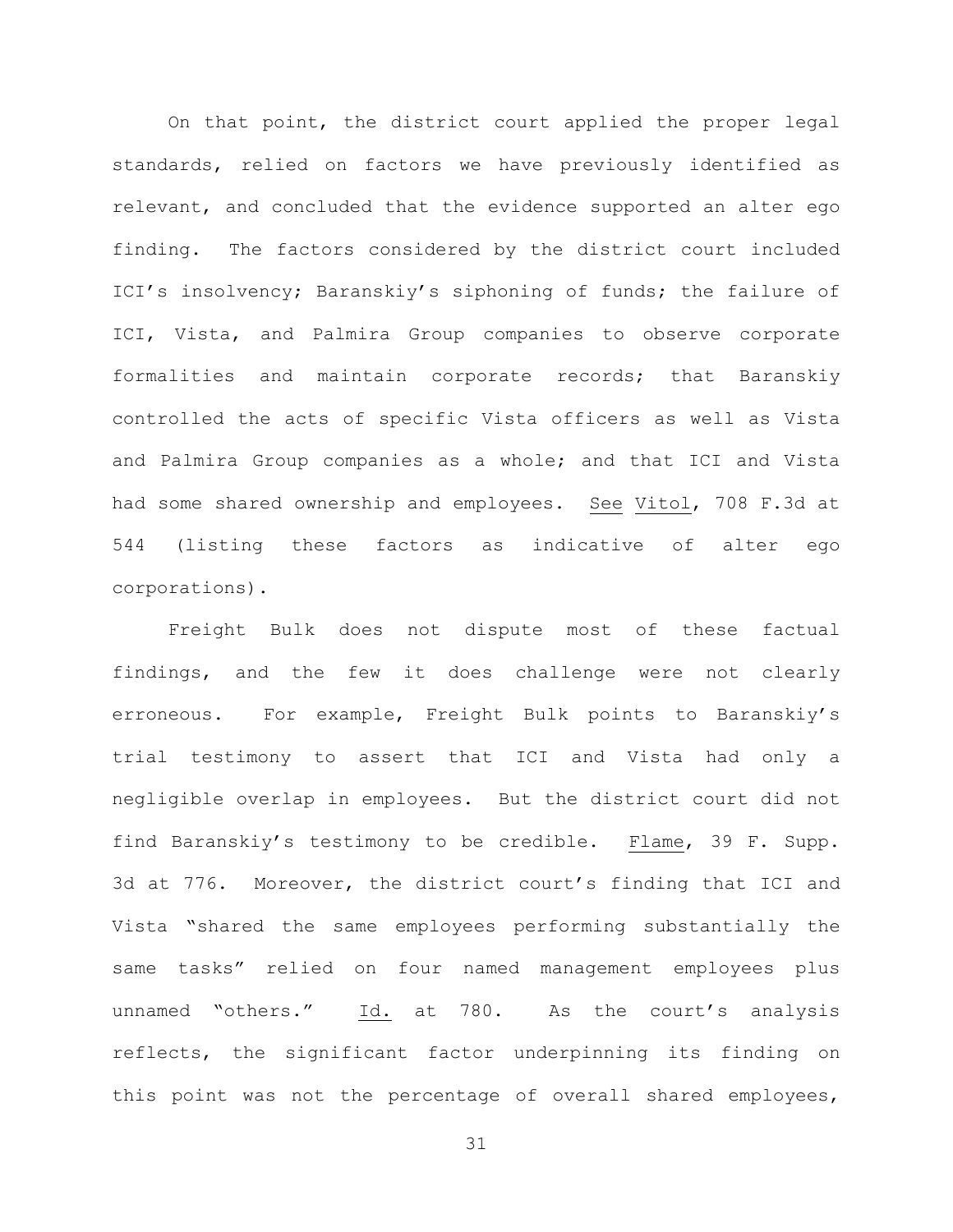but rather their roles and fluidity between ICI, Vista, and the other Palmira Group affiliates (including Freight Bulk). Id. This finding was an appropriate one to make under the record evidence and to be considered as part of the district court's alter ego analysis.

Similarly, Freight Bulk asserts the district court errantly found that Baranskiy's "working at [his] father's company [made him ICI's] alter ego." (Opening Br. 49.) Yet again, Freight Bulk mischaracterizes the basis for the district court's finding, which was not based on Baranskiy's status as an employee of both ICI and Vista. Instead, the court's conclusion followed a detailed explanation of Baranskiy's specific conduct as a conduit for cash between ICI and Vista. See Flame, 39 F. Supp. 3d at 776-83.

Freight Bulk also challenges the second step of the district court's analysis – i.e., its conclusion that Freight Bulk and Vista were alter egos. Freight Bulk contends that "as a matter of law" they are not. (Opening Br. 50.) We reject this argument for two reasons, either of which would be sufficient on its own. First, one of the sanctions for Freight Bulk's cumulative discovery violations was the finding that Freight Bulk and Vista are "alter egos of one another." Id. at 773. For the reasons discussed in footnote 10, that sanction stands. As such, the district court could properly rely on it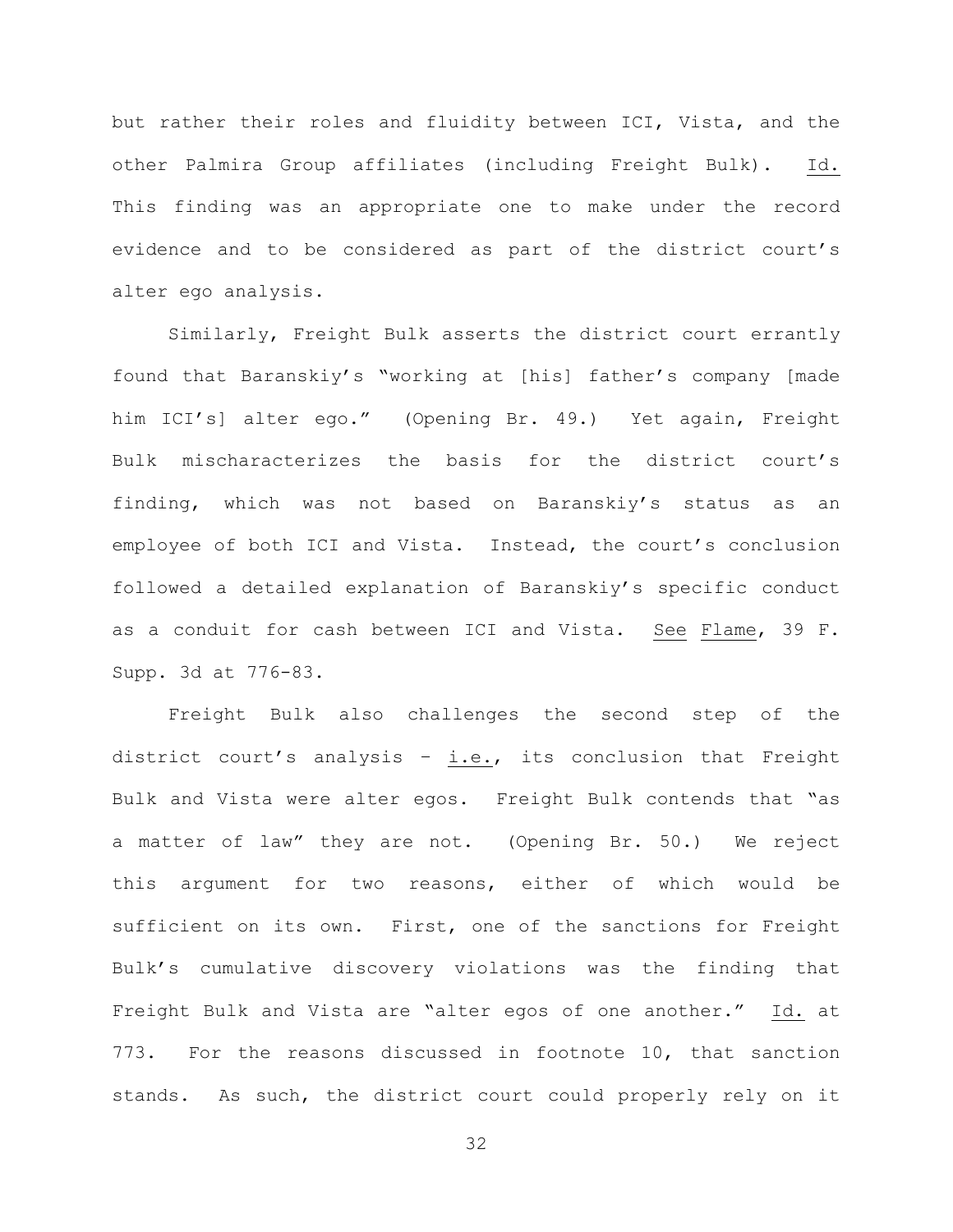at trial. See Fed. R. Civ. P. 37(b)(2)(A)(i) (stating that a proper sanction for discovery violations is "directing that . . . designated facts be taken as established for purposes of the action").

Second, and quite apart from the sanction-based finding, the evidence fully supports the district court's conclusion. The trial record established, among other things, Baranskiy's ownership and control of both entities; that officers do as Baranskiy directs rather than exercising independent decision making; that Freight Bulk is undercapitalized; that funds between Freight Bulk and Vista are intermingled amongst themselves and other Palmira Group entities; that Baranskiy's companies fail to observe corporate formalities and maintain proper records; that they share office space; and that dealings are not conducted at arm's length.

Freight Bulk's limited challenges to these findings again minimize Baranskiy's conduct and attack the court's findings as being based solely on his ownership of both Freight Bulk and Vista. Certainly not all corporations with a common owner are alter egos, but neither can a corporation escape alter ego liability solely on the basis of being a separate, formal entity sharing the same owner. Where, as here, the evidence shows a common owner who fails to observe corporate formalities and often comingles funds to avoid legal obligations, it is not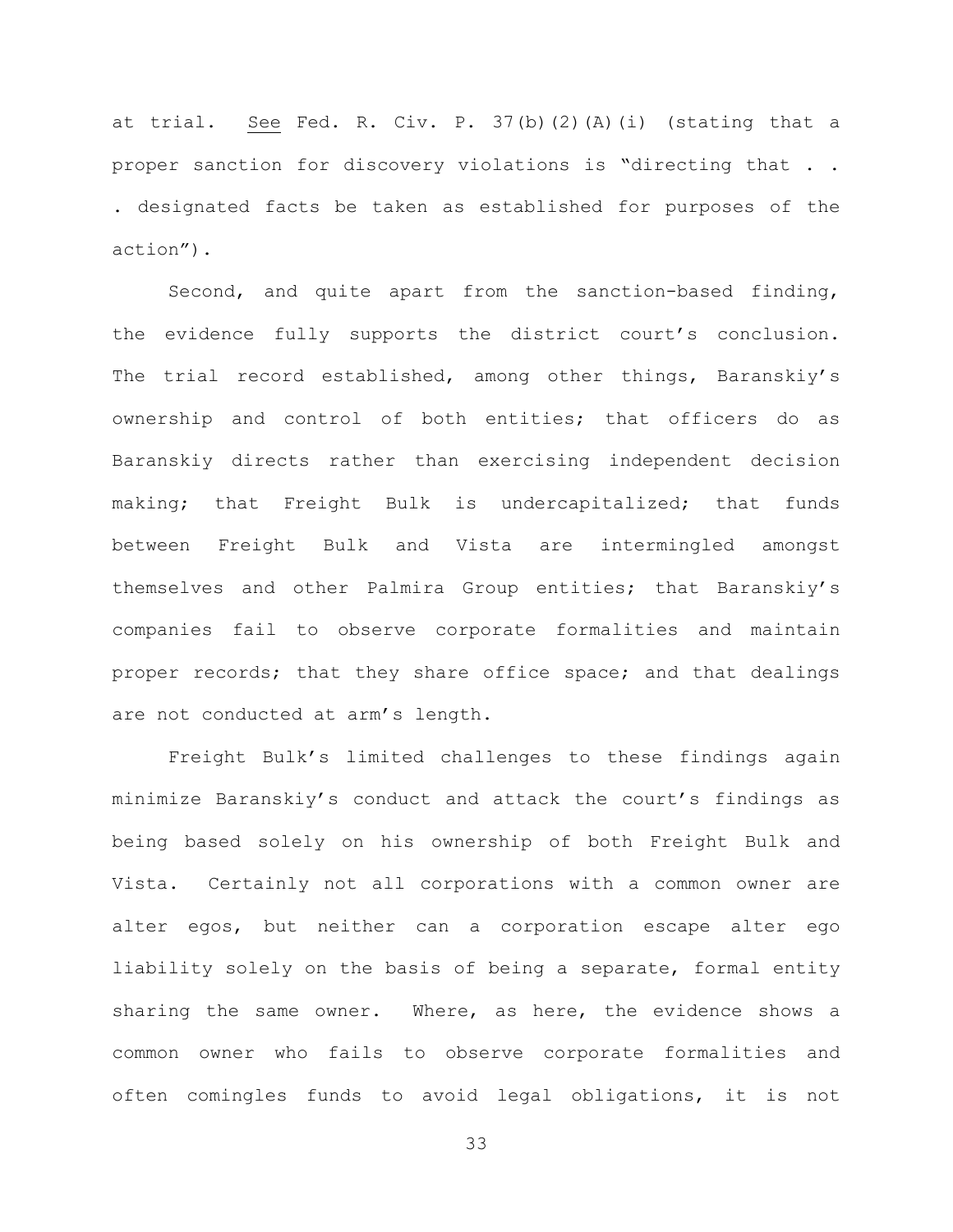error to treat the entities as one. E.g., De Witt Truck Brokers, Inc. v. W. Ray Flemming Fruit Co., 540 F.2d 681, 685 (4th Cir. 1976) ("[T]he mere fact that all or almost all of the corporate stock is owned by one individual . . . will not afford sufficient grounds for disregarding corporateness. But when substantial ownership of all the stock of a corporation in a single individual is combined with other factors clearly supporting disregard of the corporate fiction on grounds of fundamental equity and fairness, courts have experienced 'little difficulty' and have shown no hesitancy in applying what is described as the 'alter ego' or 'instrumentality' theory in order to cast aside the corporate shield[.]").

Freight Bulk also mistakenly asserts that it cannot, as a matter of law, have been ICI's alter ego because it was established years after ICI's demise. This argument overlooks the requisite causal link between the entities through Vista. Freight Bulk does not deny that ICI and Vista were in existence at the same time. Since those two entities were alter egos, they are liable for each other's debts. See Keffer v. H.K. Porter Co., Inc., 872 F.2d 60, 65 (4th Cir. 1989) (describing the effect of piercing the corporate veil). Similarly, because Vista and Freight Bulk are alter egos, they can be responsible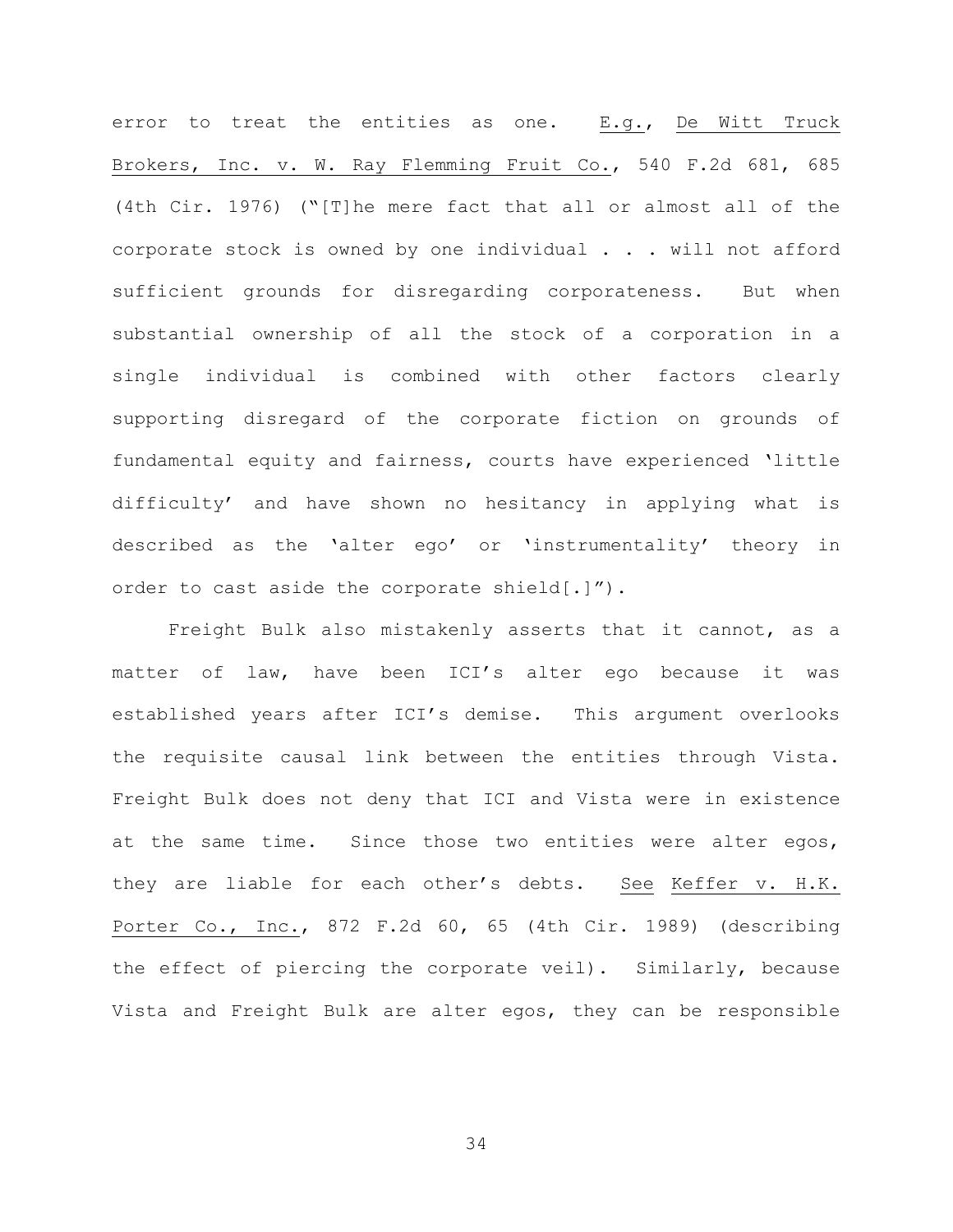for each other's debts.[14](#page-34-0) In short, Freight Bulk is liable for ICI's liabilities through Vista.

 The district court properly applied our case law regarding alter ego liability to the facts presented. Our conclusion in a prior case applies equally here: "[T]his case patently presents a blending of the very factors which courts have regarded as justifying a disregard of the corporate entity in furtherance of basic and fundamental fairness." Keffer, 872 F.2d at 65.

## 2. Fraudulent Conveyance

Freight Bulk also raises multiple challenges to the district court's conclusion that ICI fraudulently conveyed assets to the defendants and related entities to avoid its creditors. Given no federal admiralty rules govern such a claim, the district court appropriately looked to Virginia law. See Ost-West-Handel, 160 F.3d at 174; see also supra n.7 (observing that Freight Bulk failed to preserve any argument that the district court should not have looked to Virginia

<span id="page-34-0"></span><sup>14</sup> As part of its argument, Freight Bulk selectively characterizes the Supreme Court's statement in Swift that the plaintiff could not pursue alter ego liability against a particular defendant since it came into existence after the underlying cause of action accrued. Significantly, however, the Supreme Court noted that "apart from any transfer of assets by [the originating defendant to an alleged alter ego company], the latter company could not be held personally liable on an alter ego theory." Swift, 339 U.S. at 689 n.4 (emphasis added). Here, Flame and Glory Wealth alleged a transfer of assets, so that principle does not apply.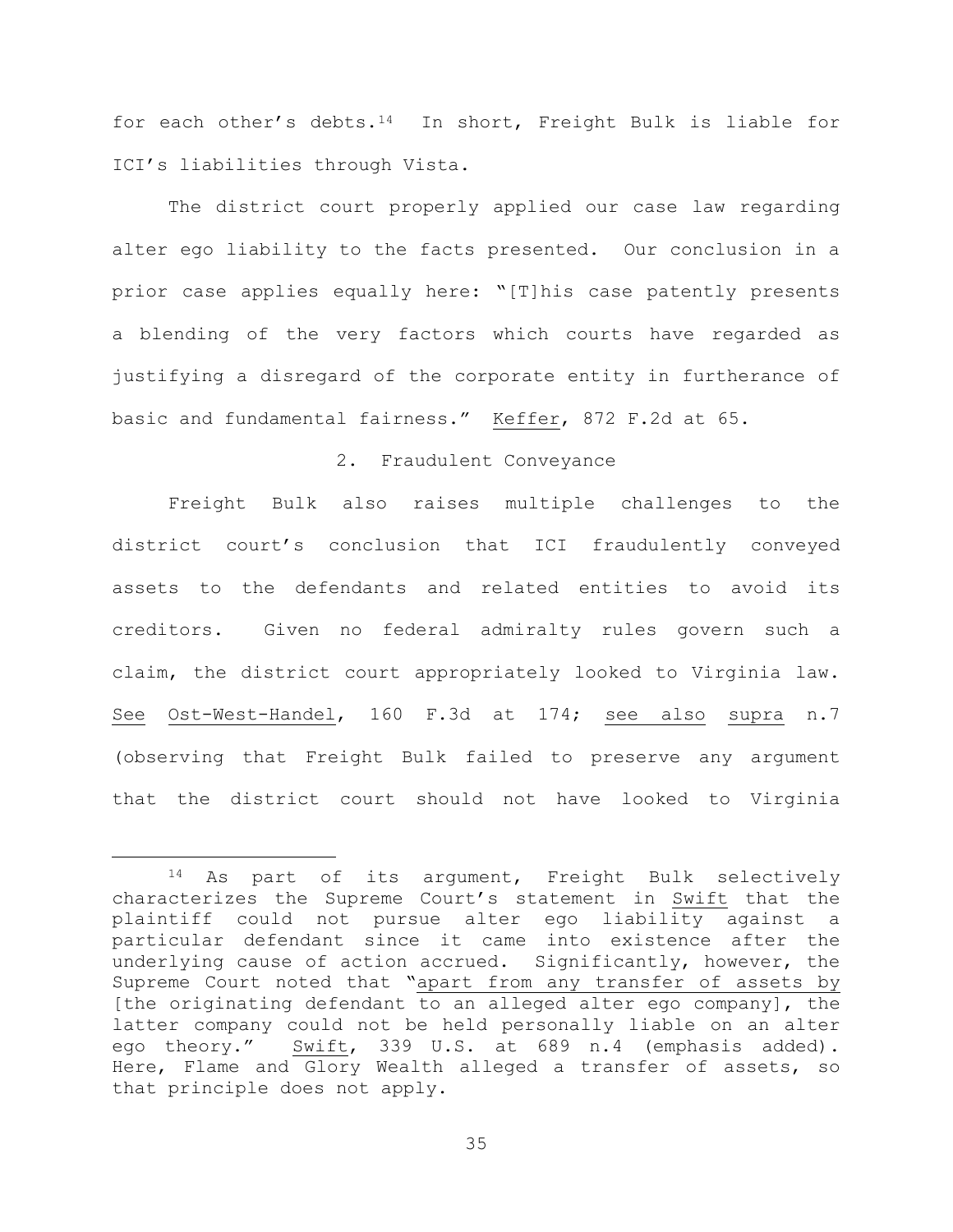fraudulent transfer principles). The applicable Virginia statute treats as void any transfer of property "given with intent to delay, hinder or defraud creditors, purchasers or other persons of or from what they are or may be lawfully entitled to[.]" Va. Code § 55-80.

"In a suit to set aside a fraudulent conveyance, proof of the fraudulent intent must be 'clear, cogent and convincing.'" Fox Rest Assocs., L.P. v. Little, 717 S.E.2d 126, 132 (Va. 2011). However, because of the difficulty of establishing fraudulent intent, Virginia courts have traditionally relied on certain presumptions, known as "badges of fraud." Id. These "badges of fraud" include: the relationship of the parties, the grantor's insolvency, pursuit of the grantor by creditors at the time of the transfer, want of consideration, retention of the property by the grantor, fraudulent incurrence of indebtedness after the conveyance, gross inadequacy of price, and lack of security. Id. at 131-32; 9A Michie's Jurisprudence of Virginia & West Virginia §§ 12, 15 (2015). "Once a party has introduced evidence to establish a badge of fraud, a prima facie case of fraudulent conveyance is established[, and] the burden shifts [so that] the defendant must establish the bona fides of the transaction." Fox Rest Assocs., 717 S.E.2d at 132.

At the outset, Freight Bulk asserts the district court inappropriately relied on adverse inferences in the absence of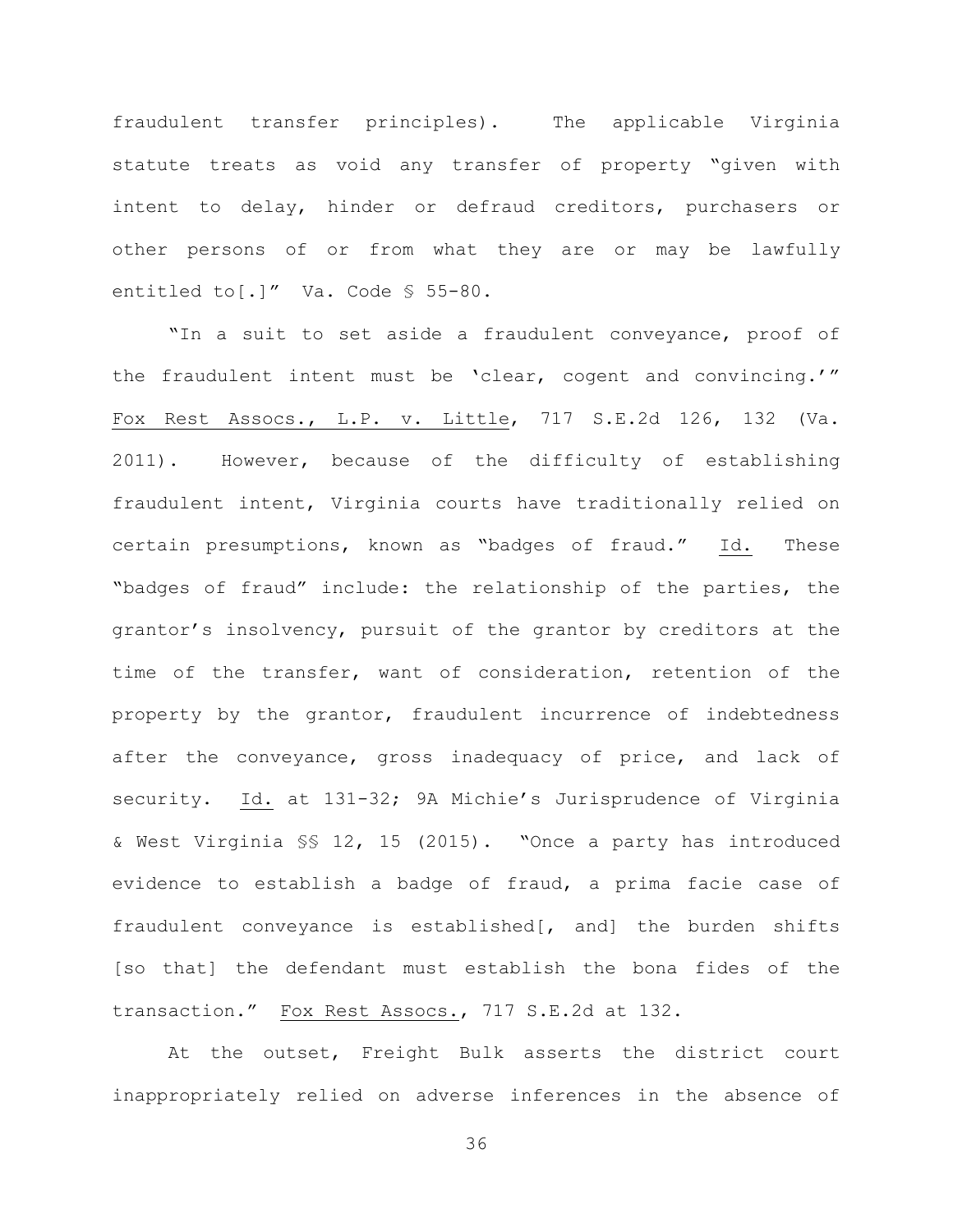evidence supporting Flame and Glory Wealth's claim. While Freight Bulk refers to "adverse inferences" in the plural, we note again that its prior challenge was only to the negative inference drawn from the failure to produce ICI documents, not from the district court's additional inferences arising from Baranskiy's trial conduct. Plus, we have already held that any error on this front was harmless. As to the inference arising from trial, the district court acted within its discretion in finding that any additional testimony from Baranskiy "would have been detrimental to [Freight Bulk's] positions." Flame, 39 F. Supp. 3d at 789; see also Baxter v. Palmigiano, 425 U.S. 308, 318 (1976) (noting, in the context of the Fifth Amendment's privilege against self-incrimination, that a court may draw "adverse inferences against parties to civil actions when they refuse to testify in response to probative evidence offered against them"); Brice v. Nkaru, 220 F.3d 233, 240 & n.9 (4th Cir. 2000) (discussing limitations on when an adverse inference can be made in a civil trial as a result of an opposing party's failure to testify or missing testimony, none of which are applicable here); Streber v. Comm'r, 138 F.3d 216, 221-22 (5th Cir. 1998) ("In general, a court may draw a negative inference from a party's failure to produce a witness 'whose testimony would elucidate the transaction.'" (quoting Graves v. United States, 150 U.S. 118, 121 (1893)).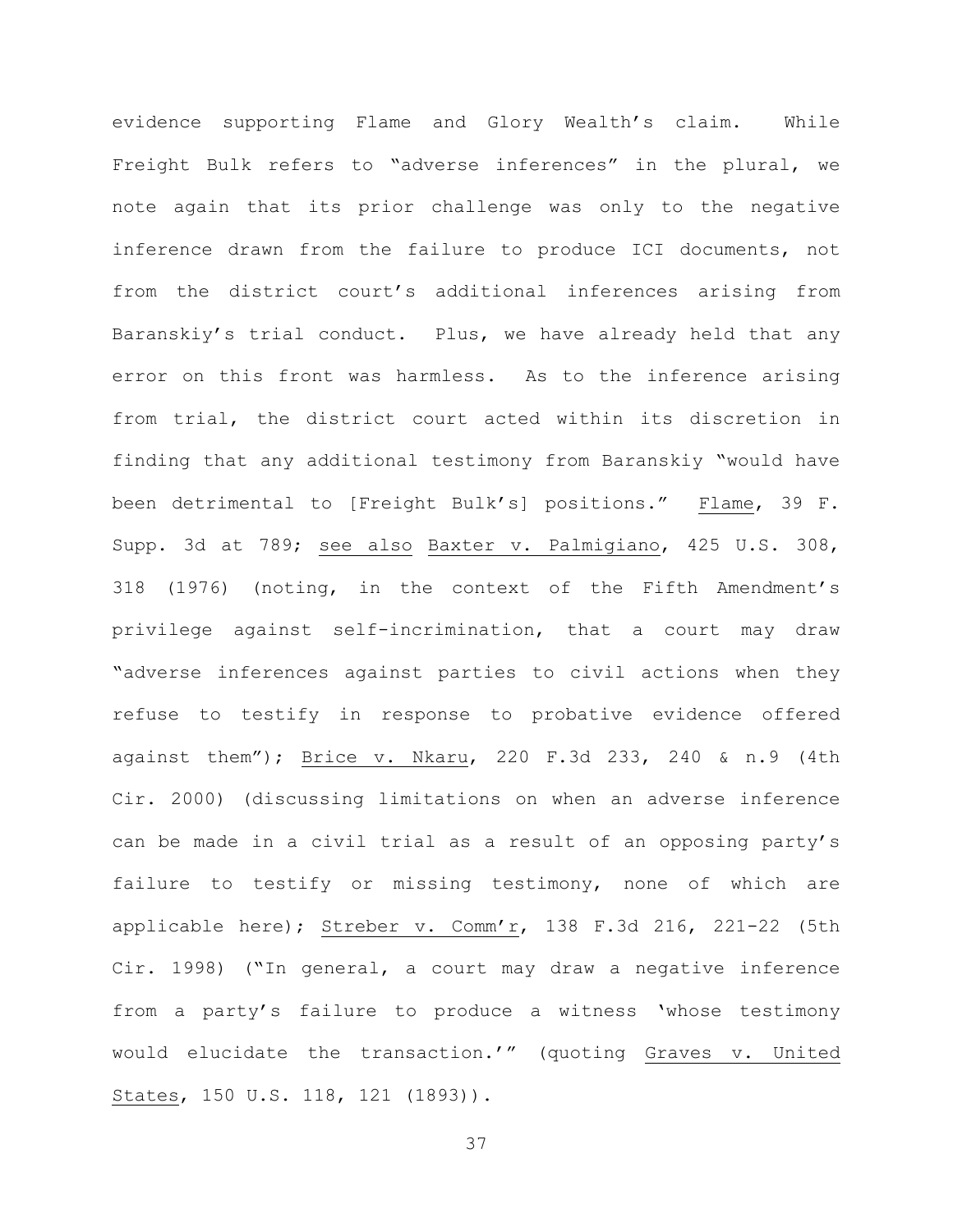Next, Freight Bulk contends the evidence did not show that ICI transferred the charter for the M/V HARMONY FALCON to Vista, but rather that Vista simply entered into its own charter after ICI went bankrupt. The district court ably described the record evidence supporting its finding to the contrary. That evidence included proof that ICI and Vista both hid Vista's assumption of the charter; that Vista "paid [the] same charter rate for the same ship and route and cargo [as ICI had contracted for] despite the drop in shipping rates which [had] occurred"; that a subsidiary of ICI paid bunker rates for the charter Vista fulfilled; that Vista did not give ICI any consideration for the transaction; and that Vista "made about \$1.7 million profit for the charter of the HARMONY FALCON, which sum ICI would have been entitled" to collect and apply to its debts. Flame, 39 F. Supp. 3d at 777-78. As the district court concluded, these facts are the very badges of fraud Virginia courts have indicated give rise to a prima facie case of fraudulent transfer. Id. at 785, 789. And Freight Bulk failed to rebut that presumption with evidence establishing the bona fides of the transaction.

Freight Bulk also contends Flame and Glory Wealth failed to establish fraud with respect to \$1.58 million in payments ICI made to Baranskiy that it claims were commissions. The document Freight Bulk points to as proof for this position is an untitled, undated sheet of paper containing columns listing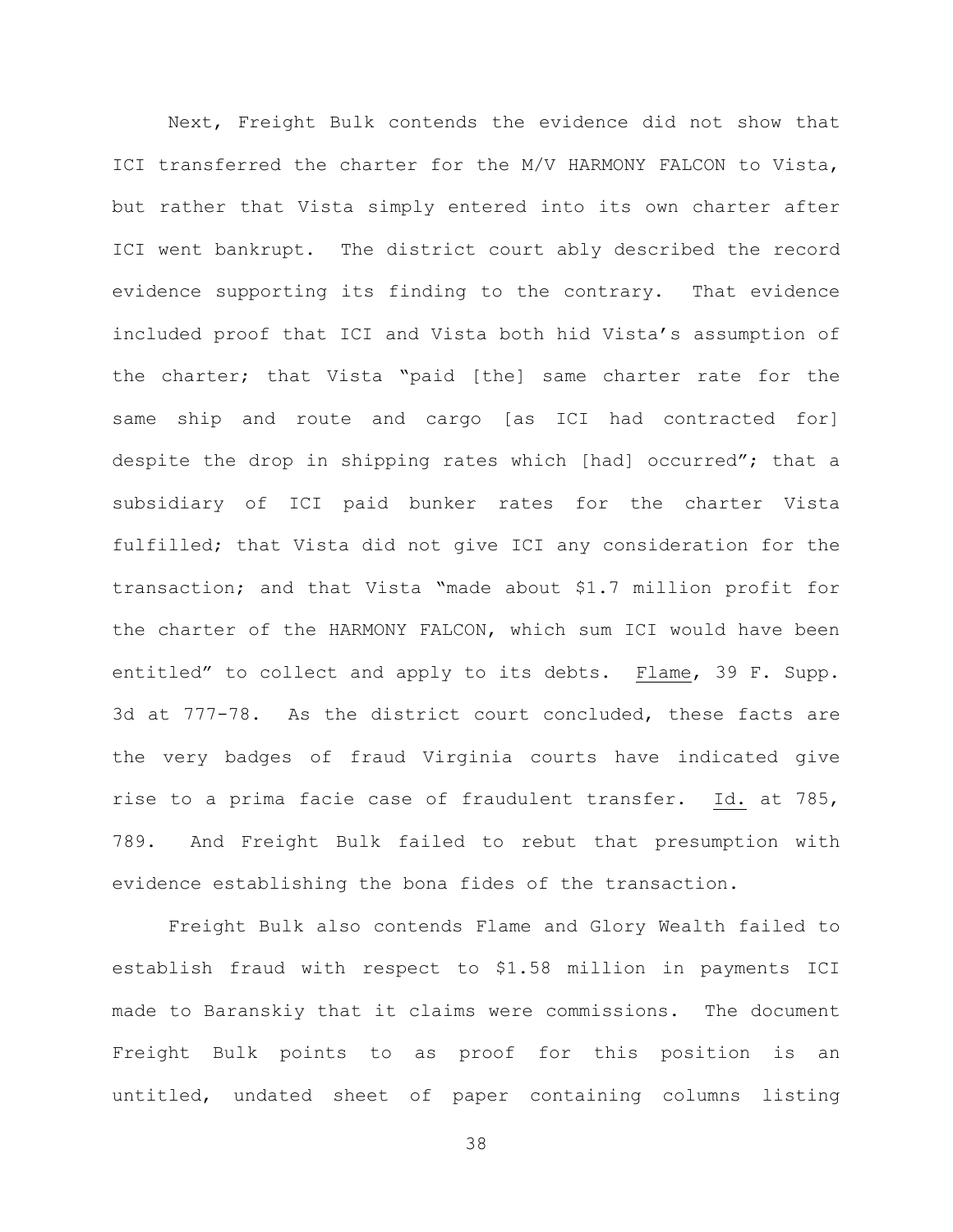clients and corresponding numbers without any context. We cannot say on the basis of this document that the district court clearly erred in rejecting Freight Bulk's assertion as to its meaning, particularly given the lack of credible corroborating testimony. Indeed, Baranskiy's testimony was contradictory throughout the duration of the case, including with respect to explaining money he received from ICI and money he used to capitalize Vista. As such, the district court did not clearly err in finding that these payments were actually payments ICI made to capitalize Vista.

As a final argument, Freight Bulk asserts that, at most, Flame and Glory Wealth established two discrete fraudulent transfers (the M/V HARMONY FALCON charter and \$1.58 million cash) totaling only \$3.28 million. As such, it contends the district court erred in holding that Freight Bulk was liable for the total amount of Flame and Glory Wealth's judgments against ICI, which were in the neighborhood of \$60 million. Relatedly, Freight Bulk asserts that the district court should have capped Flame and Glory Wealth's recovery at \$3.28 million rather than distributing the entire \$8.3 million obtained from the sale of the M/V CAPE VIEWER.

This argument fails for two reasons. First, alter ego liability made Freight Bulk jointly and severally liable for the entirety of Flame and Glory Wealth's judgments against ICI.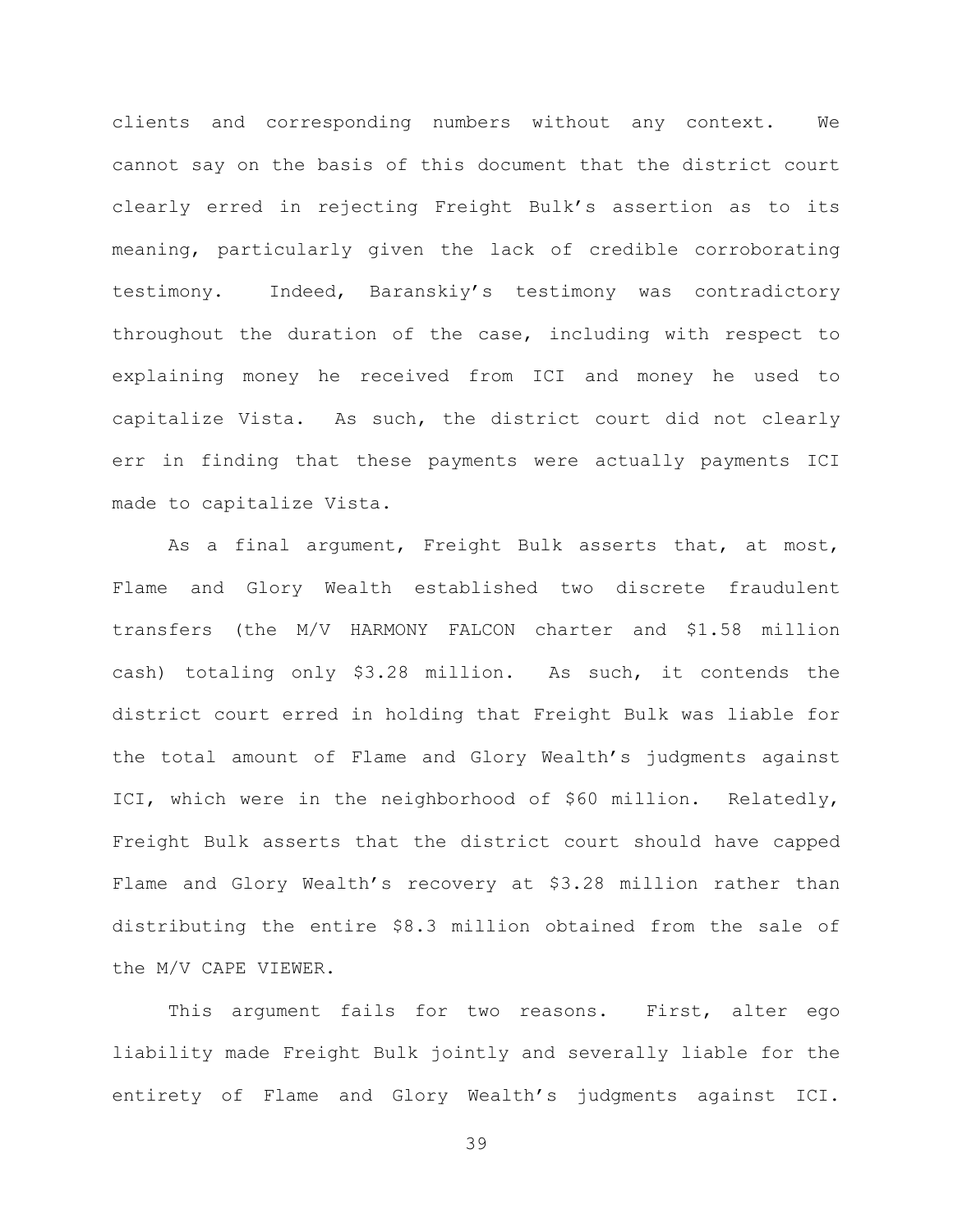Thus, even if Freight Bulk were correct as to the fraudulent conveyance claim, it would still not be entitled to a different result because of the district court's judgment on that issue. Swift, 339 U.S. at 689 n.4 (observing that if plaintiffs succeeded on a theory of alter ego, then the issue of fraudulent transfer would be irrelevant because they would be afforded relief under those standards). Second, the premise of Freight Bulk's argument - that the district court only found two fraudulent conveyances - is incorrect. To the contrary, the district court found multiple fraudulent conveyances between ICI's alter egos, making Freight Bulk liable for the entire fraud perpetrated by ICI through Baranskiy and his compatriots. While its holding identified the charter of the M/V HARMONY FALCON in particular, it also identified the transfer of other "assets," "substantial funds," and "ostensible 'loans,' which are in reality security—and interest-free transfers of funds[.]" Flame, 39 F. Supp. 3d at 789. In addition, the district court relied on the discovery sanction – unchallenged on appeal – that Vista provided funds to Sea Traffic, which were "then transferred to [Freight Bulk] for the purchase of the CAPE VIEWER," in a "sham transaction used to avoid creditors." Id. at 781.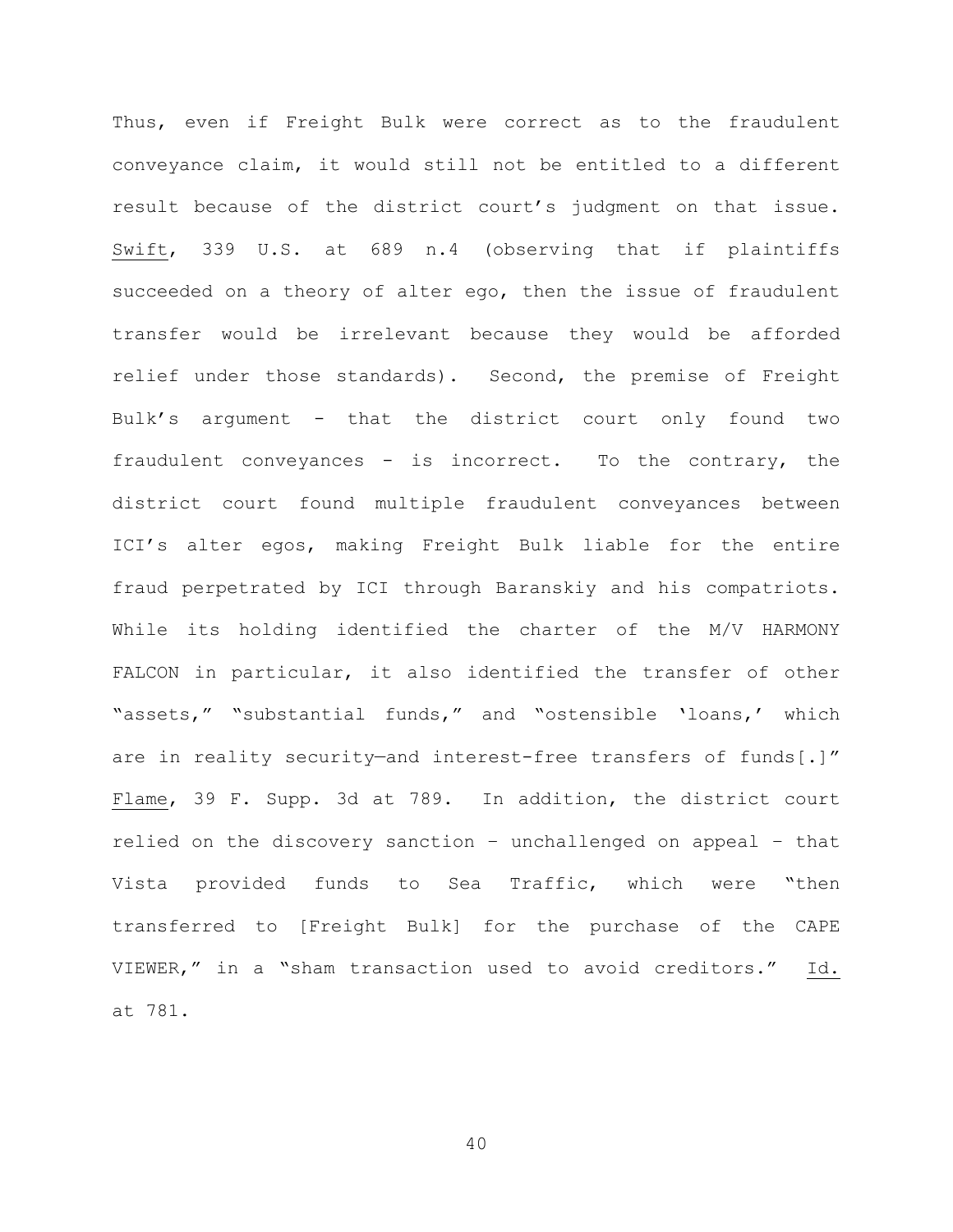For these reasons, we conclude sufficient evidence supports the judgment against Freight Bulk on the fraudulent conveyance claim.

# E. Judicial Bias

 Lastly, Freight Bulk contends the district court demonstrated a personal bias against Ukrainians, which tainted the entire proceeding and requires reversal.<sup>15</sup> In support, Freight Bulk points to nine statements by the district court that purportedly show this prejudice.

To be sure, "[a] fair trial in a fair tribunal is a basic requirement of due process." Caperton v. A.T. Massey Coal Co., 556 U.S. 868, 876 (2009). To protect the right to be heard by an impartial jurist, Congress has authorized parties to timely file an "affidavit that the judge before whom the matter is pending has a personal bias or prejudice either against him or in favor of any adverse party," and upon such a showing, "such judge shall proceed no further therein, but another judge shall be assigned to hear such proceeding." 28 U.S.C. § 144. This is, of course, in addition to the judge's own duty to consider whether he must disqualify himself "in any proceeding in which

<span id="page-40-0"></span> <sup>15</sup> Alternatively, Freight Bulk asserts the district court's bias requires reassignment to a different judge in the event of a remand. Because we have not found any other reversible error, we only consider the remaining portion of Freight Bulk's argument.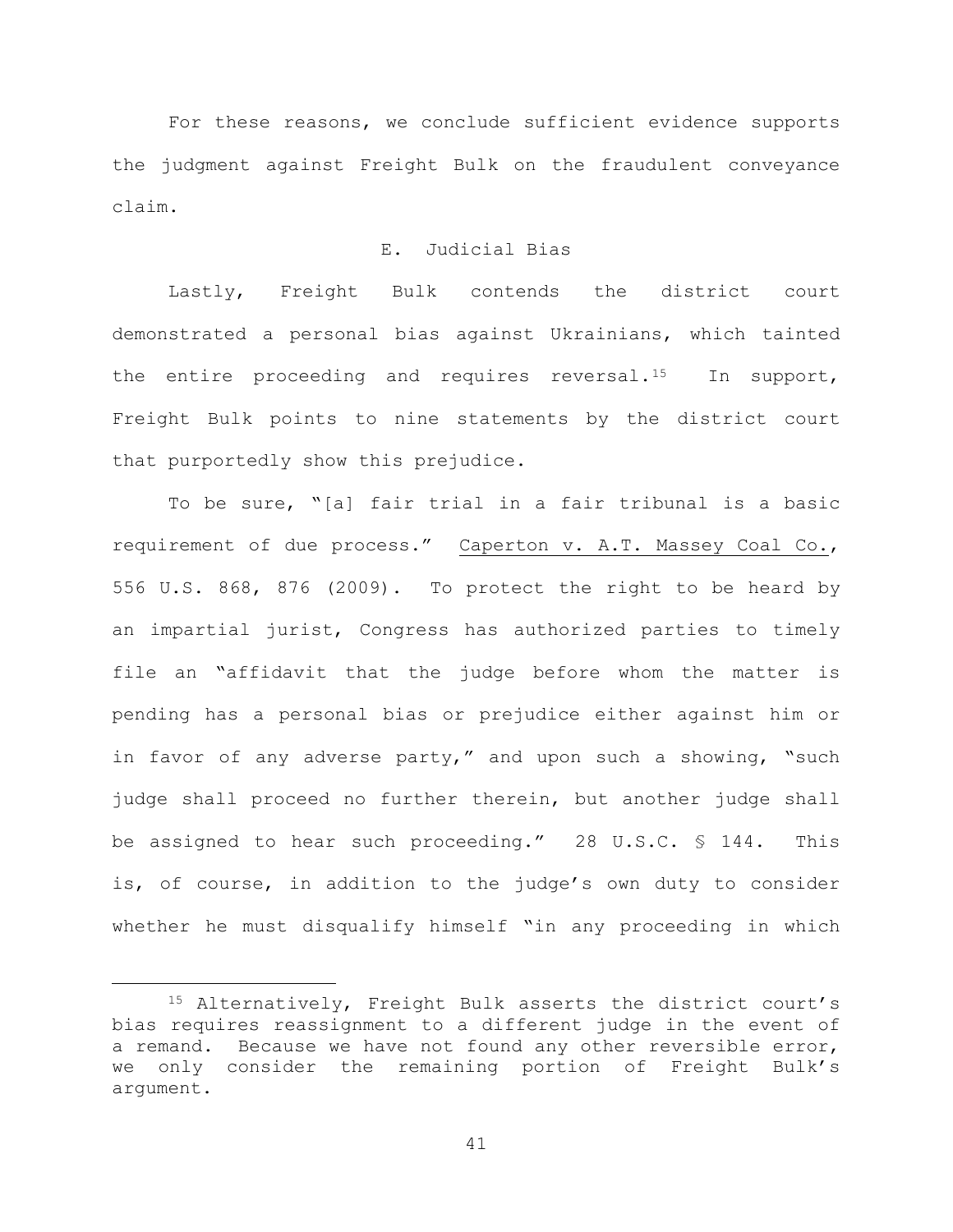his impartiality might reasonably be questioned." 28 U.S.C. § 455(a).

At no time in the proceedings below did Freight Bulk challenge the district court judge's impartiality to hear the case. Accordingly, it has failed to preserve this claim for appellate review. See In re Under Seal, 749 F.3d at 285-86 (discussing the consequences of failing to preserve a claim for appeal); see also Corti v. Storage Tech. Corp., 304 F.3d 336, 343 (4th Cir. 2002) (Niemeyer, J., concurring) ("[I]t remains the law of this circuit that when a party to a civil action fails to raise a point at trial, that party waives review of the issue unless there are exceptional or extraordinary circumstances justifying review."). Having reviewed Freight Bulk's arguments and paid particular attention to the exemplars it provided in the transcripts, we discern no exceptional or extraordinary circumstances in this case that would justify reviewing it on the merits.[16](#page-41-0)

<span id="page-41-0"></span> <sup>16</sup> Freight Bulk cites an out-of-circuit case to support its view that this Court should not deem its argument waived. See United States v. Kaba, 480 F.3d 152 (2d Cir. 2007). This criminal sentencing case did not involve an allegation of evidence of a judge's personal bias or prejudice, but rather a claim that the judge considered the defendant's nationality in deciding an appropriate sentence. Id. at 156-58. As such, it is inapposite.

Moreover, even assuming Freight Bulk preserved its argument, we find no error. We have reviewed the statements cited by Freight Bulk and conclude it has selectively quoted (Continued)